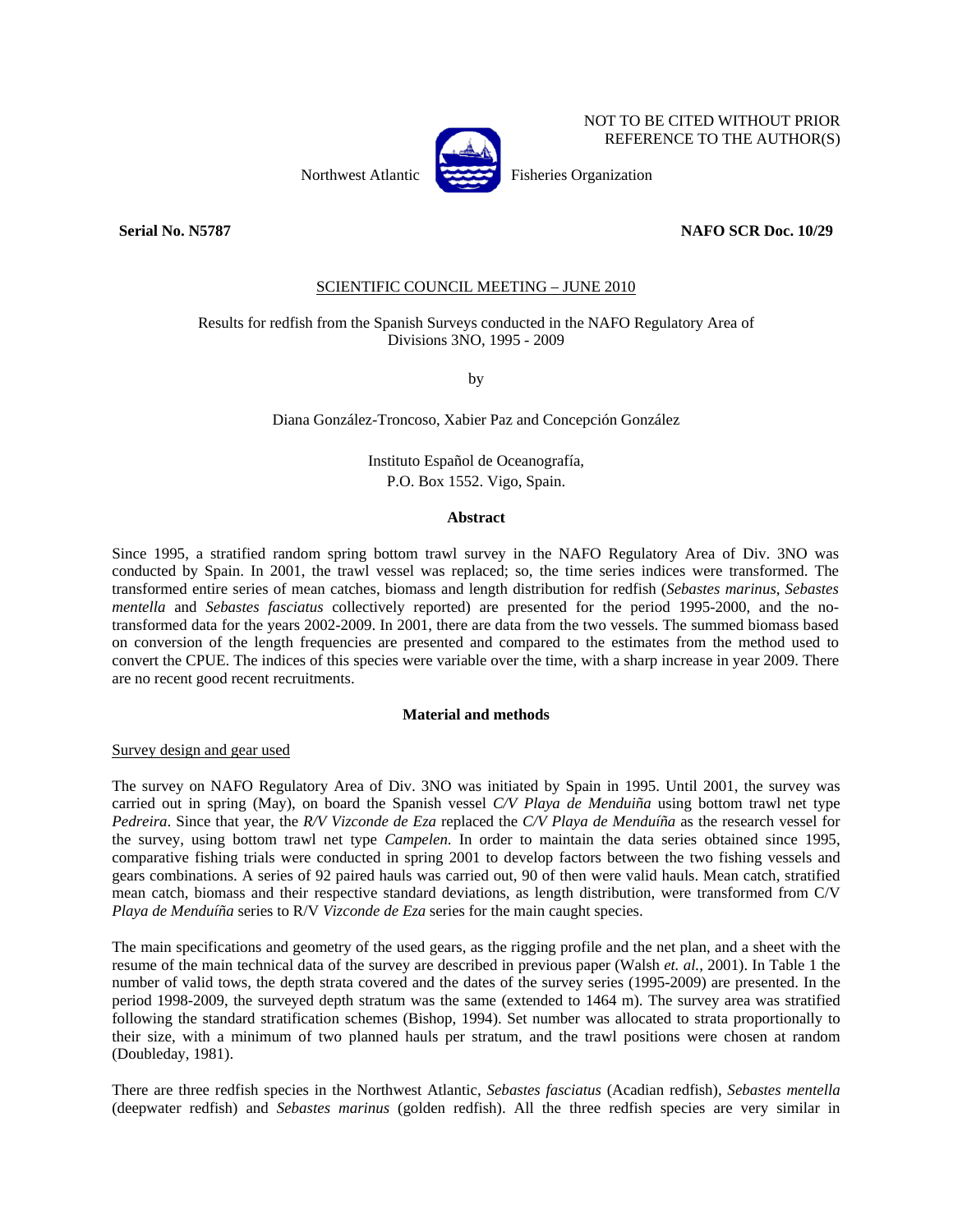appearance and are recorded collectively as an unique species. In its regulations, NAFO does not differentiate between species and the catches are reported by genus only (*Sebastes spp.*). In the case of the Grand Banks, there are two different stocks, the 3LN stock and the 3O stock, so the Spanish survey covers the stocks partially. The biomass was separated into the two covered Divisions, 3N and 3O, in order to can use them in the assessments.

The catch of each haul was sorted by species and weighted and a sample of each species was taken in order to measure the length distribution. For redfish each individual of the sample was measured to the total length to the nearest lower cm. Biomass and abundance indices were calculated by the swept area method (Cochran, 1997), assuming catchability factor of 1.

Due to technical problems in the vessel, this year two strata were not surveyed and six more have only one haul, so there are no standard deviations for these strata. As only one of these strata has usually catches of redfish, this fact is not significant for the calculation of the total standard deviation by year for the mean catch per tow and biomass for this species.

### Redfish stratified mean catches and SD

The mean catch  $(\bar{y}_i)$  and the variance (*Var<sub>i</sub>*) are calculated by stratum by the following formulas:

$$
\overline{y}_i = \sum_{j=1}^{T_i} \frac{y_j}{T_i}, \quad i = 1, ..., h
$$

$$
Var_i = \sum_{j=1}^{T_i} \frac{(y_j - \overline{y}_i)^2}{T_i - 1}, \quad i = 1, ..., h
$$

where:

 $y_i$  is the catch in haul *j*  $T_i$  is the number of hauls in the stratum  $i$ *h* is the total number of strata

and the stratified mean catch ( $\overline{y}_i^{str}$ ) and the stratified variance ( $Var_i^{str}$ ) by stratum are obtained as follow:

$$
\overline{y}_{i}^{str} = \overline{y}_{i} n_{i}, \quad i = 1, ..., h
$$

$$
Var_{i}^{str} = Var_{i} \frac{n_{i}^{2}}{T_{i}}, \quad i = 1, ..., h
$$

where:

 $n_i$  is the area of the stratum *i*,  $i = 1, ..., h$ 

Then the total stratified mean catch  $(\bar{v})$  and the variance (*Var*) by year are calculated according to the formulas:

$$
\overline{Y} = \sum_{i=1}^{h} \frac{\overline{y}_i^{str}}{N}
$$

$$
Var = \sum_{i=1}^{h} \frac{Var_i^{str}}{N^2}
$$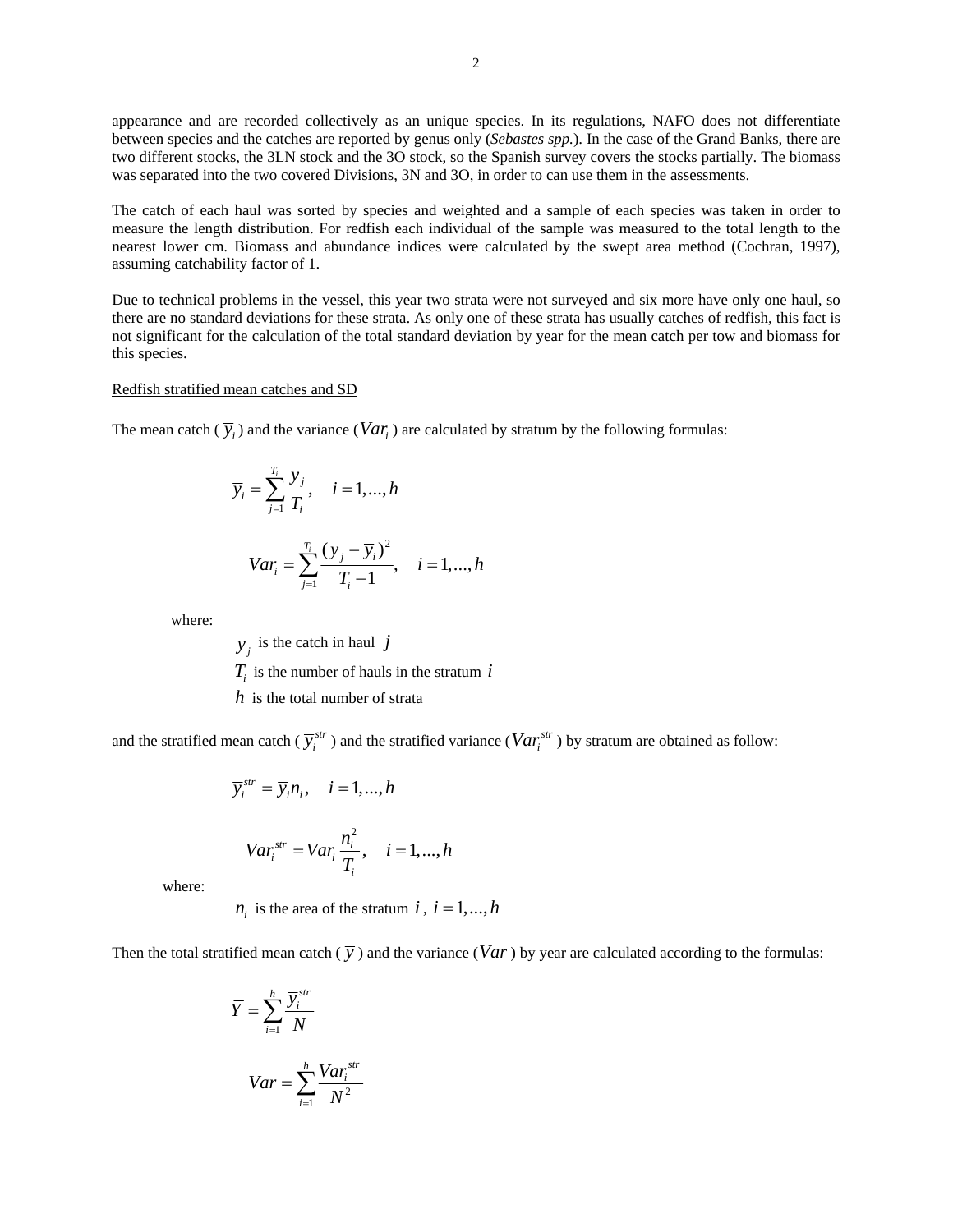where:

$$
N = \sum_{i=1}^{n} n_i
$$
 is the total area by year

The stratified standard deviation (SD) by year is calculated as the square root of the stratified variance by year.

#### Conversion factors

To convert data series it was necessary to calculate the factor power correction (FPC), typically estimated by use of catch per unit of effort (CPUE) observations for the two vessels. In this case, a multiplicative model solved by generalized method by haul was adjusted to convert mean catch and biomass. Although there are many models to convert the CPUE, we choose one of them that have less error (Wilderbuer *et al.*, 1998, González Troncoso and Paz, 2003).

Robson (1966) proposed the following multiplicative model to establish the relationship between the CPUEs for the two ships:

$$
\pmb{CPUE}_{ij} = e^{\mu+t_i+h_j+\varepsilon_{ij}}
$$

*h*

where:

 $t_i$  is the effect of the ship  $i, i = 1, 2$  $h_i$  is the effect of the haul *j*, *j* = 1,...,90  $\mu$  is the model parameter  $\epsilon$  is the model error

A logarithmic transformation is performed in order to obtain a linear expression:

$$
\ln(CPUE_{ij}) = \mu + t_i + h_j + \varepsilon_{ij}
$$

This equation was adjusted by generalized linear regression assuming the following restriction necessary to estimate all parameters:

$$
\sum_{i=1}^{2} t_i = 0 \Rightarrow t_1 = t = -t_2
$$

giving the following estimation of the FPC (Sissenwine and Bowman, 1978):

$$
\overline{FPC} = \frac{\overline{CPUE}_2}{\overline{CPUE}_1} = e^{2t(1+0.5s^2)}
$$
\n(1)

where  $s^2$  is the variance obtained in the estimate of  $t$ .

In the other hand, to convert the length distribution, the following multiplicative model, proposed by Warren (1997), was adjusted:

$$
Ratio = \alpha l^{\beta} e^{\delta l} \tag{2}
$$

where: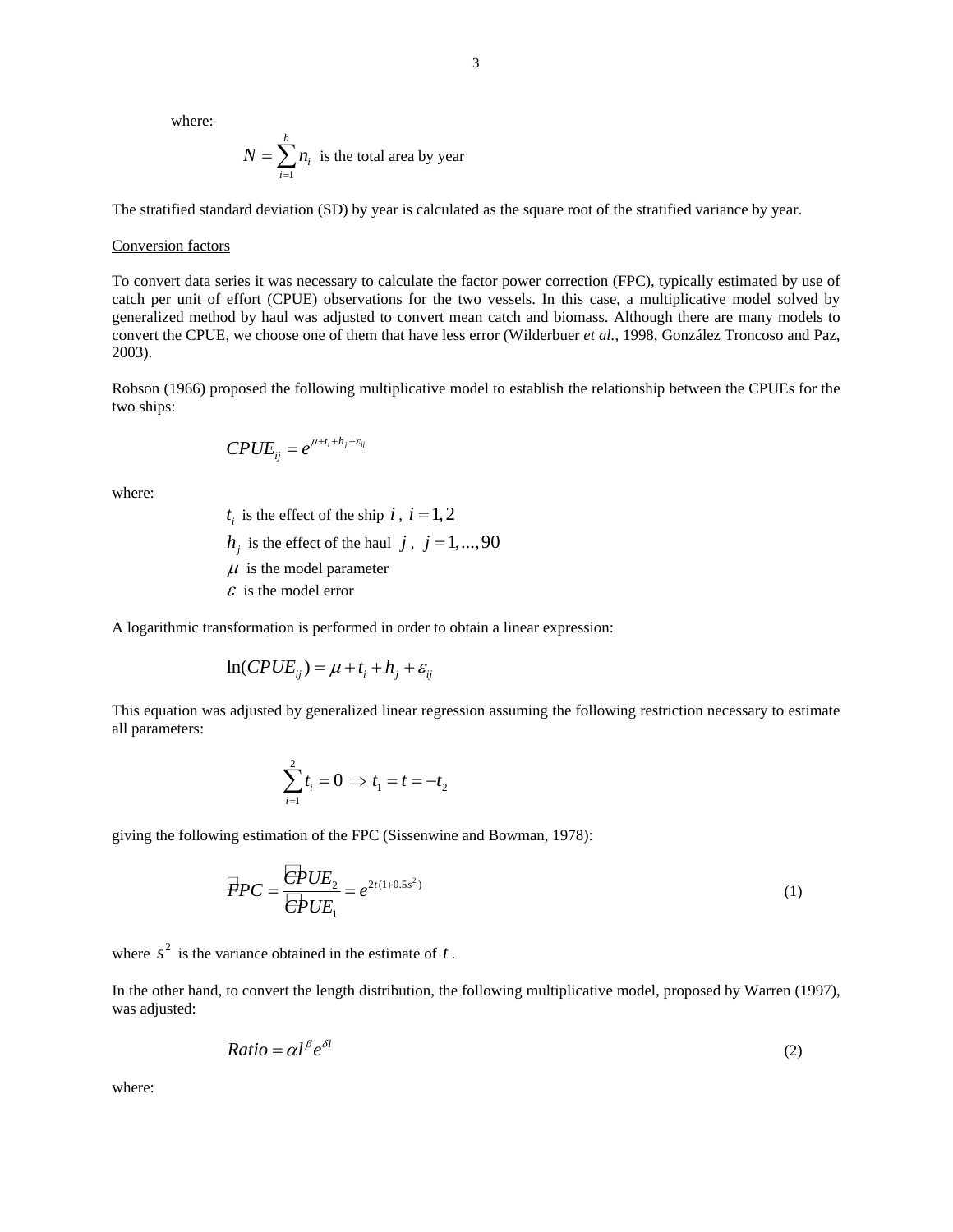Ratio = 
$$
\frac{\text{Campelen Catch}}{\text{Pederira Catch}}
$$
 by length

\nl is the length

\n $\alpha$ ,  $\beta$  and  $\delta$  are the estimated parameters.

For more details, see Paz *et al.* (2002).

We use, in all cases, only the hauls in which both vessels had non cero catch.

Following the recommendations of the 2003 Scientific Council Meeting, biomass was obtained from the two methods and compared. For obtained the biomass from the length distribution, we use the following formula:

$$
W = a(l+0.25)^{b} N
$$

where:

 $W = weight$  *in gr*  $l = length$  *in cm*  $N = number$ 

The length distribution in number per tow is presented. In order to adjust the differences between the biomass transformed by FPC and the biomass obtained from the transformed length distribution in the series, in the period

1995-2001 we convert the length distribution by multiplying each length by the factor  $\frac{D_1 \cdot D_2}{P_1 \cdot P_2}$ *length Biomass*  $\frac{1}{\text{Biomass}_{\text{length}}}$ , where

*Biomass*  $_{FPC}$  is the result of the converted biomass by the FPC, and *Biomass*  $_{length}$  is the biomass obtained from the length distribution (in years 2002-2009 we assume that this factor is 1). Then, to get the length distribution in number per tow, the length distribution obtained before is multiplying by the factor *Stratified mean catch Biomass* , where the biomass is obtained by the swept method, transformed or not.

### Data series

For 1995-2000, transformed C/V *Playa de Menduíña* data series are presented. For 2002-2009, original R/V *Vizconde de Eza* data series are presented. In 2001, the deeper strata were not surveyed by the calibration experience. As the objective is to have data in all the strata surveyed last years, to obtain the more annual homogeneity possible in the series in the no surveyed strata by the R/V *Vizconde de Eza* the transformed C/V *Playa de Menduíña* data were put, and in the strata surveyed the original R/V *Vizconde de Eza* data are presented. Besides this, in 2001 there were five hauls made by the C/V *Playa de Menduíña* in five strata surveyed by the R/V *Vizconde de Eza* too. These five hauls were transformed, too, and incorporated to the R/V *Vizconde de Eza* catches.

In this way, we present per strata the mean catches and variance, the stratified mean catches and the biomass. The length distribution in number per tow is presented.

The method to convert the indices from the length distribution has no accurate variance. Because of that, we do not consider this method as the best one for estimating the biomass indices.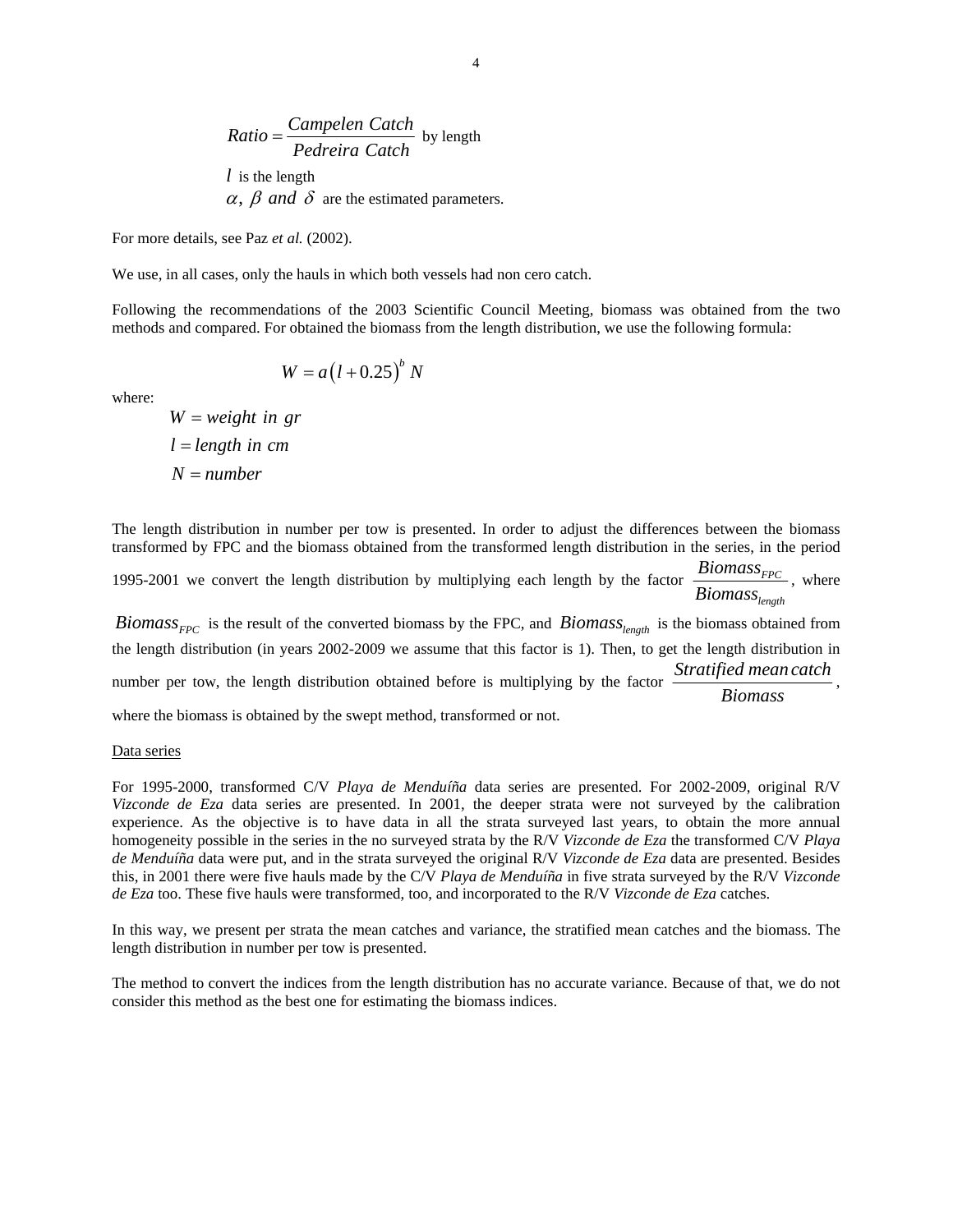### **Results**

### Redfish Mean Catches and Biomass

Redfish was present in 44 of the 90 valid hauls, but it was present only in 34 of them in both vessels. Of them, one was assumed to be an outlier, as the R/V *Vizconde de Eza* caught more than 12 tons in front of 91 kg in the C/V *Playa de Menduíña*. To convert mean catches and biomass, the CPUE was adjusted in model (1), giving the *FPC* =0.57149305.

The redfish mean catches by stratum are presented in Table 2, included swept area, number of hauls and SD. Stratified mean catch per tow and its SD are presented in Table 3 and Figure 1. The entire time series (1995-2009) of biomass and their SD estimates are presented in Table 4 and Figure 2. Besides the transformed biomass series, we present the biomass obtained from the transformed length distribution. The length-weight relationship parameters *a* and *b* are presented in Table 6, and in Table 4 and Figure 3 we present the comparison between the two indices. In general the trend in both cases is the same. The fact that in the first years of the time series the difference between the two indices is sometimes sharp is due to the poor length distribution coverage of redfish in these years.

The redfish indices show a quick increase from 1996 to 2000 following by a deeper decrease until 2002, and started increasing since then up to the levels of the first years of the time series. But in 2009 a sharp increase was occurred, reaching almost 5 times the second value of the series, which happened in 2005 (Fig. 1 and 2). This was not due only for just a few hauls, because of the 43 hauls in which redfish was caught, in 11 of them the catch was more than 1 ton, and there were three hauls with more than 15 tons of catch.

In table 5 there are presented the biomass and the mean catch per tow by Division, as the number of strata covered in each case, and the percentage of the biomass that the 3N has have over the total. We can see that in the 3N there is always more biomass than in the 3O, although that percentage is very spread over the time. In last years (since 2006), the main percentage of the biomass (always more than the 85%) was occurred in Division 3N.

## Redfish Length Distribution

The result of the model proposed by Warren (2) for redfish was the following:

Ln(Ratio) = 
$$
\exp(1.7287 - 0.3884 \ln(l) - 0.0418 l)
$$

Figure 4 shows the ratios and their fit. In this figure, we can observe that there is a clear extreme value in the ratio of the length 11, and in the right tail the ratios are spread. For that, different adjusts were made with the data, including or not the first lengths and/or the final lengths, but the fit was not improved significantly from the one including all the lengths, so it was decided to take this one.

In Table 7 is shown redfish number per tow by sex, besides the sampled size and its catch for the period 1995-2009. In Figures 5 and 6 we can see the mean number per tow evolution along the years. Due to the large catch in the year 2009, in Figure 5 the y-axis upper limit was changed in the period 1995-2008 in order to see the length distribution, and the same data as in Figure 6 are presented in Figure 7 without the 2009 data. The last good recruit was in 2004, and since then we can follow the cohort up to 2009. In recent years there is only a discrete presence of juveniles. In 2009 there is a clear mode in 18 cm that seems to be a consequence of the 2004 recruitment.

# **References**

Bishop, C. A. 1994. Revisions and additions to stratification schemes used during research vessel surveys in NAFO subareas 2 and 3*.* NAFO SCR Doc., Nº 43, Serial nº N2413, 23 pp.

Cochran, W. G. 1997. Sampling techniques. J. Wiley and Sons, N.Y., 428 pp.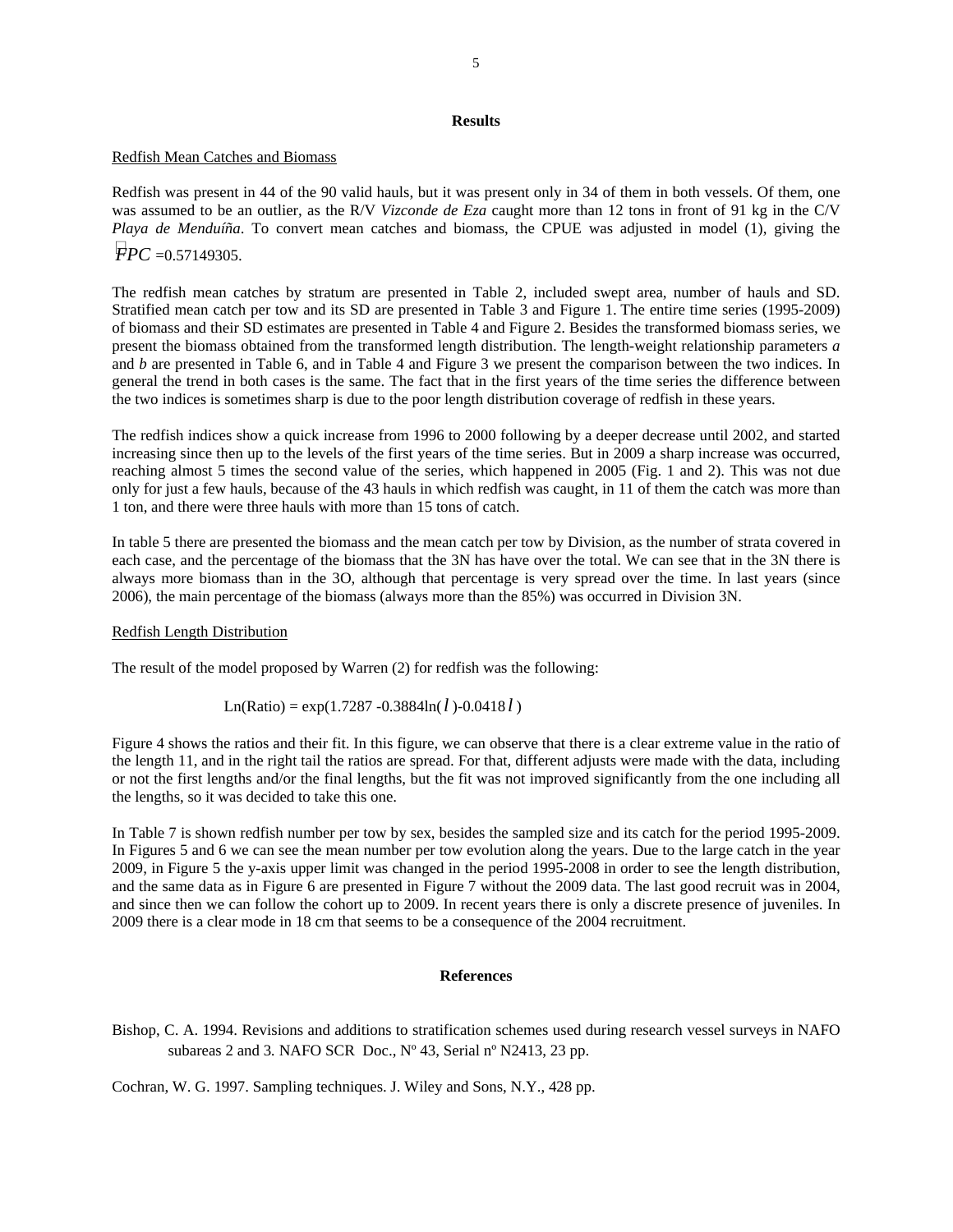Doubleday, W. G. 1981. Manual on groundfish surveys in the Northwest Atlantic. NAFO Sci. Coun. Studies, 2, 55.

- González-Troncoso, D. and X. Paz. 2003. Testing methods for estimating the Factor Power Correction obtained from the comparative Fishing Trial: C/V *Playa de Menduíña* versus R/V *Vizconde de Eza*. NAFO SCR Doc. 03/5. Serial nº 4811.
- Paz, X., D. González-Troncoso and P. Durán Muñoz. 2002. Comparative Exercise between the C/V *Playa de Menduíña* and the R/V *Vizconde de Eza* in the NAFO Divisions 3NO in May 2001. NAFO SCR Doc. 02/5. Serial nº N4603, 25 pp.
- Robson, D. S. 1966. Estimation of the relative fishing power in individual ships. Res. Bull. Int. Comm. N. W. Atl. Fish. 3: 5-14
- Sissenwine, M. P. and E. W. Bowman. 1978. An analysis of some factors affecting the catchabality of fish by bottom trawls. ICNAF, Res. Bull. 13: 81-97
- Walsh, J.S., X. Paz and P. Durán. 2001. A preliminary investigation of the efficiency of Canadian and Spanish Survey bottom trawls on the Southern Bank. NAFO SCR Doc., 01/74, Serial nº N4453, 18 pp.
- Warren, W. G. 1997. Report on the comparative fishing trial between the *Gadus Atlantica* and *Teleost*. NAFO Sci. Coun. Studies, 29: 81-92
- Wilderbuer, T. K., R. F. Kappenman and D. R. Gunderson. 1998. Analysis of fishing power correction factor estimates from a trawl comparison experiment. N. Am. J. Fish. Manage, 18: 11-18.

|              |                       |            | Depth strata |                   |
|--------------|-----------------------|------------|--------------|-------------------|
| Year         | Vessel                | Valid tows | covered (m)  | Dates             |
| 1995         | C/V Playa de Menduíña | 77         | 42-684       | May 18-May 29     |
| 1996         | C/V Playa de Menduíña | 112        | 41-1135      | May 07-May 24     |
| 1997         | C/V Playa de Menduíña | 128        | 42-1263      | April 26-May 18   |
| 1998         | C/V Playa de Menduíña | 124        | 42-1390      | May 06-May 26     |
| 1999         | C/V Playa de Menduíña | 114        | 41-1381      | May 07-May 26     |
| 2000         | C/V Playa de Menduíña | 118        | 42-1401      | May 07-May 28     |
| $2001^{(*)}$ | R/V Vizconde de Eza   | 83         | 36-1156      | May 03-May 24     |
|              | C/V Playa de Menduíña | 121        | 40-1500      | May 05-May 23     |
| 2002         | R/V Vizconde de Eza   | 125        | 38-1540      | April 29-May 19   |
| 2003         | R/V Vizconde de Eza   | 118        | 38-1666      | May 11-June $02$  |
| 2004         | R/V Vizconde de Eza   | 120        | 43-1539      | June 06–June 24   |
| 2005         | R/V Vizconde de Eza   | 119        | 47-1485      | June 10–June 29   |
| 2006         | R/V Vizconde de Eza   | 120        | 45-1480      | June 7–June 27    |
| 2007         | R/V Vizconde de Eza   | 110        | 45-1374      | May 29–June 19    |
| 2008         | R/V Vizconde de Eza   | 122        | 38-1460      | May $27$ –June 16 |
| 2009         | R/V Vizconde de Eza   | 109        | 45-1374      | May $31$ -June 18 |

**TABLE 1.-** Spanish spring bottom trawl surveys on NAFO Div. 3NO: 1995-2009

 (\*) We took, for the calculation of the series, 83 hauls from the R/V *Vizconde de Eza* and 40 hauls from the C/V *Playa de Menduíña* (123 hauls in total)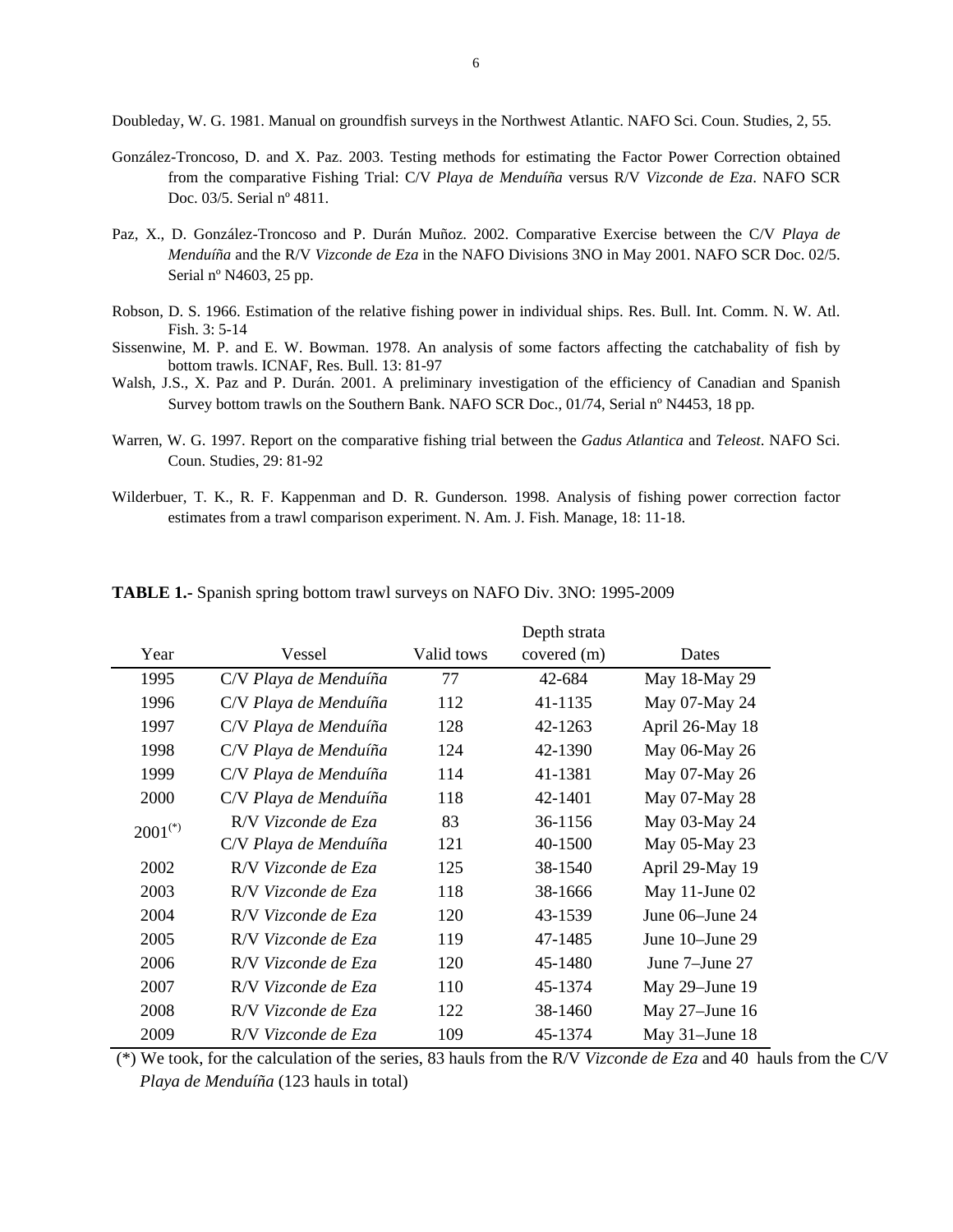**TABLE 2.-** Swept area, number of hauls and redfish mean catch (kg) and SD by stratum. Spanish Spring Surveys on NAFO Div. 3NO: 1995-2009. Swept area in square miles. n.s. means stratum not surveyed. 1995-2000 data are transformed C/V *Playa de Menduíña* data, and 2002-2009 data are original from R/V *Vizconde de Eza*. In 2001, there are data from the two vessels.

|            |                |                | 1995              |                          |        |                                  | 1996              |                 |                  |                | 1997              |                          |                  |                                  | 1998              |                 |                  |                                  | 1999              |                  |
|------------|----------------|----------------|-------------------|--------------------------|--------|----------------------------------|-------------------|-----------------|------------------|----------------|-------------------|--------------------------|------------------|----------------------------------|-------------------|-----------------|------------------|----------------------------------|-------------------|------------------|
| Stratum    | Swept          | Tow            | Redfish           | Redfish                  | Swept  | Tow                              | Redfish           | Redfish         | Swept            | Tow            | Redfish           | Redfish                  | Swept            | Tow                              | Redfish           | Redfish         | Swept            | Tow                              | Redfish           | Redfish          |
|            | area           |                | number Mean catch | SD.                      | area   |                                  | number Mean catch | SD.             | area             |                | number Mean catch | SD <sub></sub>           | area             |                                  | number Mean catch | SD.             | area             |                                  | number Mean catch | SD.              |
| 353        | 0.0353         | 3              | 0.00              | 0.000                    | 0.0371 | 3                                | 0.00              | 0.000           | 0.0480           | $\overline{4}$ | 0.00              | 0.000                    | 0.0465           | $\overline{4}$                   | 0.00              | 0.000           | 0.0360           | 3                                | 0.00              | 0.000            |
| 354        | 0.0353         | 3              | 0.02              | 0.033                    | 0.0319 | 3                                | 0.00              | 0.000           | 0.0233           | $\overline{c}$ | 0.14              | 0.202                    | 0.0356           | 3                                | 438.34            | 759.219         | 0.0218           | 2                                | 5.34              | 6.425            |
| 355        | n.s.           | n.s.           | n.s.              | n.s.                     | 0.0221 | $\overline{2}$                   | 172.59            | 228.805         | 0.0233           | $\overline{2}$ | 1.80              | 1.334                    | 0.0221           | $\overline{2}$                   | 480.45            | 351.492         | 0.0229           | $\overline{2}$                   | 1082.06           | 1440.398         |
| 356        | n.s.           | n.s.           | n.s.              | n.s.                     | 0.0203 | $\overline{2}$                   | 123.61            | 86.075          | 0.0225           | 2              | 7.60              | 1.212                    | 0.0221           | 2                                | 1139.44           | 1071.610        | 0.0229           | $\overline{2}$                   | 2684.53           | 2762.311         |
| 357        | 0.0109         |                | 101.73            | $\overline{\phantom{a}}$ | 0.0218 | 2                                | 4.11              | 0.808           | 0.0443           | 4              | 25.36             | 23.238                   | 0.0240           | $\overline{2}$                   | 23.72             | 24.085          | 0.0236           | 2                                | 76.52             | 69.991           |
| 358        | 0.0319         | 3              | 1800.58           | 2146.117                 | 0.0319 | 3                                | 3.45              | 5.533           | 0.0563           | 5              | 1.73              | 2.382                    | 0.0236           | 3                                | 17.10             | 28.548          | 0.0349           | 3                                | 59.42             | 88.506           |
| 359        | 0.0345         | 3              | 0.00              | 0.000                    | 0.0548 | 5                                | 0.00              | 0.000           | 0.0690           | 6              | 0.00              | 0.000                    | 0.0698           | 6                                | 0.00              | 0.000           | 0.0364           | 3                                | 0.04              | 0.076            |
| 360        | 0.3563         | 31             | 0.00              | 0.000                    | 0.3761 | 31                               | 0.00              | 0.000           | 0.3754           | 32             | 0.00              | 0.000                    | 0.2561           | 25                               | 0.00              | 0.000           | 0.2325           | 19                               | 0.00              | 0.017            |
| 374        | 0.0225         | 2              | 0.00              | 0.000                    | 0.0233 | $\overline{2}$                   | 0.00              | 0.000           | 0.0353           | 3              | 0.00              | 0.000                    | 0.0353           | 3                                | 0.00              | 0.000           | 0.0244           | $\overline{2}$                   | 0.00              | 0.000            |
| 375        | 0.0225         | 2              | 0.00              | 0.000                    | 0.0229 | 2                                | 0.00              | 0.000           | 0.0116           | 1              | 0.00              | $\sim$                   | 0.0345           | 3                                | 0.00              | 0.000           | 0.0236           | 2                                | 0.00              | 0.000            |
| 376        | 0.1729         | 15             | 0.00              | 0.000                    | 0.1650 | 14                               | 0.00              | 0.000           | 0.1583           | 14             | 0.01              | 0.037                    | 0.0930           | 10                               | 0.00              | 0.000           | 0.1219           | 10                               | 0.00              | 0.000            |
| 377        | 0.0221         | 2              | 0.00              | 0.000                    | 0.0229 | 2                                | 0.89              | 0.525           | 0.0116           | -1             | 0.00              | $\sim$                   | 0.0229           | 2                                | 0.00              | 0.000           | 0.0240           | 2                                | 0.56              | 0.788            |
| 378        | 0.0435         | $\overline{4}$ | 3.17              | 5.148                    | 0.0330 | 3                                | 1.41              | 1.016           | 0.0210           | 2              | 1.71              | 2.425                    | 0.0120           | $\overline{c}$                   | 0.43              | 0.606           | 0.0229           | $\overline{2}$                   | 1.53              | 0.715            |
| 379        | 0.0221         | 2              | 25.86             | 17.579                   | 0.0113 |                                  | 2.57              |                 | 0.0206           | $\overline{c}$ | 20.31             | 10.054                   | 0.0356           | 3                                | 11.14             | 4.068           | 0.0236           | $\overline{2}$                   | 31.66             | 26.024           |
| 380        | n.s.           | n.s.           | n.s.              | n.s.                     | 0.0221 | $\overline{c}$                   | 2.44              | 0.343           | 0.0210           | 2              | 0.09              | 0.024                    | 0.0113           | $\overline{2}$                   | 1.37              | 0.323           | 0.0236           | $\overline{2}$                   | 5.77              | 6.466            |
| 381        | n.s.           | n.s.           | n.s.              | n.s.                     | 0.0229 | 2                                | 0.23              | 0.323           | 0.0221           | $\overline{2}$ | 0.09              | 0.121                    | 0.0229           | $\overline{2}$                   | 0.00              | 0.000           | 0.0229           | $\overline{2}$                   | 0.03              | 0.044            |
| 382        | n.s.           | n.s.           | n.s.              | n.s.                     | 0.0338 | 3                                | 0.00              | 0.000           | 0.0461           | $\overline{4}$ | 0.00              | 0.000                    | 0.0229           | 3                                | 0.00              | 0.000           | 0.0484           | $\overline{4}$                   | 0.00              | 0.000            |
| 721        | n.s.           | n.s.           | n.s.              | n.s.                     | 0.0214 | $\overline{2}$                   | 353.93            | 395.782         | 0.0221           | 2              | 169.96            | 217.567                  | 0.0203           | 2                                | 143.53            | 125.798         | 0.0244           | $\overline{c}$                   | 2152.90           | 1622.771         |
| 722        | n.s.           | n.s.           | n.s.              | n.s.                     | 0.0206 | $\overline{2}$                   | 120.53            | 50.837          | 0.0214           | $\overline{c}$ | 17.28             | 4.793                    | 0.0101           | $\overline{2}$                   | 18.77             | 12.568          | 0.0229           | $\overline{2}$                   | 63.92             | 70.759           |
| 723        | n.s.           | n.s.           | n.s.              | n.s.                     | 0.0109 | -1                               | 154.42            |                 | 0.0210           | $\overline{2}$ | 37.49             | 22.226                   | 0.0233           | $\overline{2}$                   | 107.33            | 120.343         | 0.0229           | $\overline{2}$                   | 418.90            | 326.761          |
| 724        | 0.0105         |                | 451.54            | $\overline{\phantom{a}}$ | 0.0203 | $\overline{2}$                   | 64.26             | 20.650          | 0.0225           | 2              | 22.49             | 17.740                   | 0.0206           | $\overline{c}$                   | 64.64             | 72.173          | 0.0225           | $\overline{2}$                   | 140.87            | 183.788          |
| 725        | 0.0334         | 3              | 44.39             | 31.615                   | 0.0225 | $\overline{2}$                   | 42.69             | 24.327          | 0.0206           | 2              | 46.54             | 14.362                   | 0.0086           | 1                                | 17.77             |                 | 0.0229           | $\overline{c}$                   | 2579.77           | 3537.230         |
| 726        | 0.0214         | 2              | 56.52             | 42.916                   | 0.0218 | $\overline{2}$                   | 38.98             | 31.763          | n.s.             | n.s.           | n.s.              | n.s.                     | 0.0094           | $\overline{c}$                   | 2298.69           | 3221.013        | 0.0225           | $\overline{2}$                   | 194.45            | 27.600           |
| 727        | n.s.           | n.s.           | n.s.              | n.s.                     | 0.0210 | $\overline{2}$                   | 10.06             | 4.930           | 0.0094           | $\overline{1}$ | 3.83              | $\overline{\phantom{a}}$ | 0.0233           | $\overline{c}$                   | 11.77             | 6.870           | 0.0236           | 2                                | 30.23             | 10.749           |
| 728        | n <sub>c</sub> | n <sub>c</sub> | n <sub>c</sub>    | n <sub>c</sub>           | 0.0218 | $\mathcal{L}$                    | 40.42             | 32.914          | 0.0214           | $\mathcal{D}$  | 35.84             | 2982                     | 0.0206           | $\mathcal{D}$                    | 6135              | 19438           | 0.0233           | $\Omega$                         | 108.18            | 35723            |
| 752        | n.s.           | n.s.           | n.s.              | n.s.                     | 0.0109 |                                  | 5.94              | 0.000           | 0.0218<br>0.0214 | 2<br>2         | 7.63              | 8.688                    | 0.0229<br>0.0218 | $\overline{2}$<br>$\overline{2}$ | 168.19            | 171.260         | 0.0233<br>0.0229 | $\overline{2}$<br>$\overline{2}$ | 236.17            | 164.431          |
| 753<br>754 | n.s.           | n.s.           | n.s.              | n.s.                     | 0.0199 | $\overline{2}$                   | 0.00              |                 |                  | 3              | 0.17              | 0.242                    | 0.0210           | $\overline{2}$                   | 0.94              | 0.113           | 0.0206           | $\overline{2}$                   | 7.26<br>0.00      | 10.264<br>0.000  |
|            | n.s.           | n.s.           | n.s.              | n.s.                     | n.s.   | n.s.                             | n.s.              | n.s.            | 0.0330           |                | 0.19              | 0.330                    |                  |                                  | 0.00              | 0.000           |                  |                                  |                   |                  |
| 755        | n.s.           | n.s.           | n.s.              | n.s.                     | n.s.   | n.s.                             | n.s.              | n.s.            | n.s.             | n.s.           | n.s.              | n.s.                     | 0.0206           | 2<br>$\overline{2}$              | 0.00              | 0.000           | 0.0311           | 3<br>2                           | 0.00              | 0.000<br>575.003 |
| 756        | n.s.           | n.s.           | n.s.              | n.s.                     | 0.0210 | $\overline{2}$<br>$\overline{2}$ | 45.31             | 53.120<br>0.202 | 0.0109<br>0.0304 | -1<br>3        | 4.29              | ۰.<br>0.000              | 0.0225<br>0.0206 | $\overline{2}$                   | 8.57              | 1.863           | 0.0225<br>0.0233 | $\overline{2}$                   | 439.22<br>85.64   | 77.710           |
| 757        | n.s.           | n.s.           | n.s.              | n.s.                     | 0.0188 |                                  | 0.71              |                 |                  | 2              | 0.00              |                          |                  | $\overline{2}$                   | 1.39              | 1.964           | 0.0214           | $\overline{2}$                   | 0.35              |                  |
| 758        | n.s.           | n.s.           | n.s.              | n.s.                     | n.s.   | n.s.                             | n.s.              | n.s.            | 0.0214           |                | 0.00              | 0.000                    | 0.0105           | $\overline{c}$                   | 0.03              | 0.040           |                  | $\overline{2}$                   | 2.83              | 0.065            |
| 759        | n.s.           | n.s.           | n.s.              | n.s.                     | n.s.   | n.s.                             | n.s.              | n.s.            | n.s.             | n.s.           | n.s.              | n.s.                     | 0.0214           |                                  | 0.00              | 0.000           | 0.0218<br>0.0225 |                                  |                   | 4.001<br>303.282 |
| 760        | n.s.           | n.s.           | n.s.              | n.s.                     | 0.0210 | $\overline{c}$                   | 123.26            | 56.797          | 0.0105           | -1             | 162.94            | $\sim$                   | 0.0214           | $\overline{2}$                   | 43.80             | 34.147          |                  | $\overline{2}$                   | 214.45            |                  |
| 761<br>762 | n.s.           | n.s.           | n.s.              | n.s.                     | 0.0199 | 2                                | 0.00              | 0.000           | 0.0315           | 3<br>3         | 0.29<br>0.00      | 0.286<br>0.000           | 0.0206<br>0.0094 | $\overline{2}$<br>$\overline{2}$ | 4.43              | 3.673           | 0.0210           | 2<br>$\overline{2}$              | 0.00<br>17.09     | 0.000<br>24.166  |
|            | n.s.           | n.s.           | n.s.              | n.s.                     | n.s.   | n.s.                             | n.s.              | n.s.            | 0.0308           |                |                   |                          |                  | $\overline{2}$                   | 0.00              | 0.000           | 0.0210<br>0.0311 | 3                                | 0.00              | 0.000            |
| 763        | n.s.           | n.s.           | n.s.              | n.s.                     | n.s.   | n.s.                             | n.s.              | n.s.            | n.s.             | n.s.           | n.s.              | n.s.                     | 0.0218           |                                  | 0.00              | 0.000           |                  | $\overline{2}$                   |                   |                  |
| 764        | n.s.           | n.s.           | n.s.              | n.s.                     | 0.0210 | $\overline{2}$<br>2              | 2.71              | 3.839           | 0.0206           | 2<br>2         | 1.34              | 1.899                    | 0.0218           | 2<br>$\overline{2}$              | 0.00              | 0.000           | 0.0225           | $\overline{2}$                   | 0.05              | 0.069            |
| 765        | n.s.           | n.s.           | n.s.              | n.s.                     | 0.0199 |                                  | 0.00              | 0.000           | 0.0206           | 3              | 0.00              | 0.000                    | 0.0098           |                                  | 13.83             | 19.559<br>0.000 | 0.0221<br>0.0218 | $\overline{2}$                   | 0.00              | 0.000            |
| 766        | n.s.           | n.s.           | n.s.              | n.s.                     | n.s.   | n.s.                             | n.s.              | n.s.            | 0.0308           |                | 0.00              | 0.000                    | 0.0191           | $\overline{2}$                   | 0.00              |                 |                  |                                  | 0.00              | 0.000            |
| 767        | n.s.           | n.s.           | n.s.              | n.s.                     | n.s.   | n.s.                             | n.s.              | n.s.            | n.s.             | n.s.           | n.s.              | n.s.                     | 0.0109           | $\overline{2}$                   | 0.11              | 0.152           | 0.0214           | 2                                | 0.00              | 0.000            |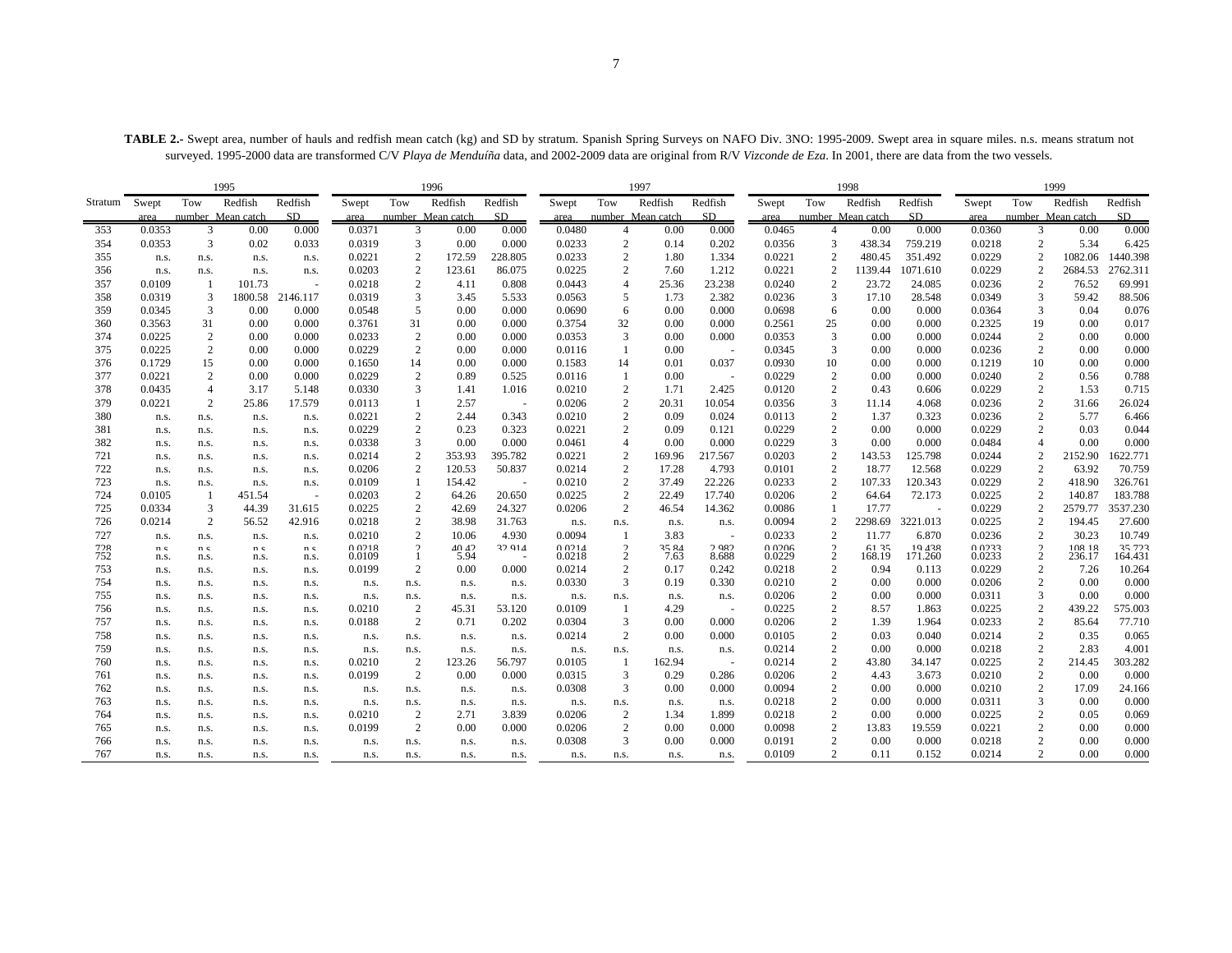TABLE 2 (cont.).- Swept area, number of hauls and redfish mean catch (kg) and SD by stratum. Spanish Spring Surveys on NAFO Div. 3NO: 1995-2009. Swept area in square miles. n.s. means stratum not surveyed. 1995-2000 data are transformed C/V *Playa de Menduíña* data, and 2002-2009 data are original from R/V *Vizconde de Eza*. In 2001, there are data from the two vessels.

|         |        |                | 2000              |                |        |                | 2001              |         |        |                | 2002              |         |        |                  | 2003              |         |          |                        | 2004              |         |
|---------|--------|----------------|-------------------|----------------|--------|----------------|-------------------|---------|--------|----------------|-------------------|---------|--------|------------------|-------------------|---------|----------|------------------------|-------------------|---------|
| Stratum | Swept  | Tow            | Redfish           | Redfish        | Swept  | Tow            | Redfish           | Redfish | Swept  | Tow            | Redfish           | Redfish | Swept  | Tow              | Redfish           | Redfish | Swept    | Tow                    | Redfish           | Redfish |
|         | area   |                | number Mean catch | SD.            | area   |                | number Mean catch | SD.     | area   |                | number Mean catch | SD.     | area   |                  | number Mean catch | SD      | area     |                        | number Mean catch | SD.     |
| 353     | 0.0356 | 3              | 0.00              | 0.000          | 0.0341 | 3              | 0.00              | 0.000   | 0.0476 | $\overline{4}$ | 0.00              | 0.000   | 0.0334 | 3                | 0.03              | 0.052   | 0.033750 | 3                      | 0.00              | 0.000   |
| 354     | 0.0356 | 3              | 0.02              | 0.033          | 0.0338 | 3              | 60.03             | 101.794 | 0.0356 | 3              | 0.46              | 0.768   | 0.0338 | 3                | 0.00              | 0.000   | 0.034500 | 3                      | 48.27             | 83.338  |
| 355     | 0.0233 | $\overline{c}$ | 886.53            | 626.406        | 0.0240 | $\overline{2}$ | 161.20            | 145.381 | 0.0236 | $\overline{2}$ | 246.50            | 46.103  | 0.0229 | $\boldsymbol{2}$ | 425.05            | 8.980   | 0.022875 | $\overline{c}$         | 336.45            | 14.779  |
| 356     | 0.0225 | 2              | 1274.17           | 484.645        | 0.0240 | 2              | 1069.10           | 766.645 | 0.0233 | $\overline{c}$ | 397.15            | 375.969 | 0.0225 | $\overline{c}$   | 252.98            | 85.532  | 0.022125 | $\overline{c}$         | 759.93            | 64.523  |
| 357     | 0.0124 | -1             | 802.95            | $\overline{a}$ | 0.0244 | 2              | 60.30             | 2.263   | 0.0240 | $\overline{c}$ | 49.65             | 26.941  | 0.0229 | $\overline{2}$   | 125.85            | 80.964  | 0.022875 | 2                      | 511.45            | 555.291 |
| 358     | 0.0341 | 3              | 1358.82           | 2353.545       | 0.0345 | 3              | 3.96              | 2.070   | 0.0345 | 3              | 3.60              | 2.088   | 0.0338 | 3                | 181.05            | 226.985 | 0.033000 | 3                      | 143.27            | 91.983  |
| 359     | 0.0469 | $\overline{4}$ | 0.10              | 0.194          | 0.0803 | $\overline{7}$ | 30.02             | 78.721  | 0.0686 | 6              | 0.57              | 1.013   | 0.0791 | $\overline{7}$   | 0.07              | 0.154   | 0.079125 | $\tau$                 | 1.17              | 2.841   |
| 360     | 0.2396 | 20             | 0.00              | 0.000          | 0.2423 | 20             | 0.25              | 1.118   | 0.2865 | 25             | 0.06              | 0.213   | 0.2254 | 20               | 0.00              | 0.013   | 0.231000 | 20                     | 0.36              | 1.588   |
| 374     | 0.0240 | $\overline{c}$ | 0.00              | 0.000          | 0.0240 | 2              | 0.00              | 0.000   | 0.0345 | 3              | 0.00              | 0.000   | 0.0225 | $\sqrt{2}$       | 0.00              | 0.000   | 0.023250 | $\boldsymbol{2}$       | 0.00              | 0.000   |
| 375     | 0.0244 | 2              | 0.00              | 0.000          | 0.0338 | 3              | 0.00              | 0.000   | 0.0353 | 3              | 0.00              | 0.000   | 0.0330 | 3                | 0.00              | 0.000   | 0.033750 | 3                      | 0.00              | 0.000   |
| 376     | 0.1200 | 10             | 0.00              | 0.000          | 0.1155 | 10             | 0.00              | 0.000   | 0.1140 | 10             | 0.00              | 0.000   | 0.1125 | 10               | 0.00              | 0.000   | 0.116625 | 10                     | 0.00              | 0.000   |
| 377     | 0.0229 | $\sqrt{2}$     | 0.20              | 0.283          | 0.0229 | $\overline{2}$ | 0.00              | 0.000   | 0.0229 | $\overline{2}$ | 1.60              | 2.263   | 0.0225 | $\overline{2}$   | 0.61              | 0.863   | 0.021750 | $\overline{c}$         | 0.00              | 0.000   |
| 378     | 0.0233 | 2              | 2.29              | 0.808          | 0.0236 | $\overline{c}$ | 0.86              | 1.061   | 0.0233 | 2              | 2.05              | 1.202   | 0.0225 | $\overline{2}$   | 3.41              | 3.946   | 0.022500 | $\overline{c}$         | 150.50            | 202.091 |
| 379     | 0.0225 | 2              | 70.72             | 100.016        | 0.0229 | $\overline{c}$ | 30.15             | 36.699  | 0.0229 | 2              | 18.35             | 12.233  | 0.0229 | $\overline{c}$   | 20.88             | 14.177  | 0.012375 | 1                      | 135.50            |         |
| 380     | 0.0236 | 2              | 0.00              | 0.000          | 0.0206 | $\overline{c}$ | 2.29              | 1.859   | 0.0225 | $\overline{c}$ | 1.17              | 1.174   | 0.0229 | $\overline{2}$   | 1.61              | 0.841   | 0.022125 | $\overline{c}$         | 149.70            | 160.372 |
| 381     | 0.0236 | 2              | 0.00              | 0.000          | 0.0236 | $\overline{2}$ | 0.11              | 0.000   | 0.0229 | 2              | 0.15              | 0.212   | 0.0229 | $\overline{2}$   | 0.10              | 0.096   | 0.022500 | $\overline{c}$         | 0.85              | 0.919   |
| 382     | 0.0499 | $\overline{4}$ | 0.10              | 0.200          | 0.0469 | $\overline{4}$ | 0.06              | 0.089   | 0.0341 | 3              | 0.46              | 0.626   | 0.0454 | $\overline{4}$   | 0.00              | 0.000   | 0.046125 | $\overline{4}$         | 0.00              | 0.000   |
| 721     | 0.0236 |                | 3120.12           | 1232.202       | 0.0248 | $\overline{2}$ | 466.20            | 229.103 | 0.0233 | 2              | 43.75             | 20.860  | 0.0225 | $\boldsymbol{2}$ | 105.00            | 38.042  | 0.022125 | $\overline{c}$         | 274.85            | 201.738 |
| 722     | 0.0218 | 2              | 271.74            | 384.305        | 0.0233 | 2              | 55.00             | 2.121   | 0.0236 | $\overline{c}$ | 5.80              | 6.134   | 0.0221 | $\overline{2}$   | 28.11             | 38.311  | 0.021750 | $\overline{c}$         | 26.71             | 30.533  |
| 723     | 0.0248 | 2              | 1655.39           | 2341.070       | 0.0240 | $\overline{c}$ | 202.75            | 207.112 | 0.0233 | 2              | 131.50            | 61.518  | 0.0229 | $\overline{c}$   | 161.65            | 151.109 | 0.022875 | 2                      | 610.30            | 381.131 |
| 724     | 0.0233 | $\overline{c}$ | 628.93            | 889.439        | 0.0353 | 3              | 4295.90           | 6925.13 | 0.0225 | 2              | 238.00            | 239.992 | 0.0225 | $\overline{c}$   | 94.50             | 85.418  | 0.021375 | $\overline{c}$         | 88.58             | 98.818  |
| 725     | 0.0210 | $\overline{c}$ | 12.57             | 17.781         | 0.0116 | $\overline{c}$ | 37.34             | 14.09   | 0.0225 | $\mathbf{2}$   | 51.80             | 9.758   | 0.0229 | $\overline{2}$   | 51.20             | 62.515  | 0.022500 | $\overline{2}$         | 163.50            | 27.294  |
| 726     | 0.0221 | 2              | 0.00              | 0.000          | 0.0116 | 2              | 107.85            | 57.07   | 0.0214 | 2              | 39.80             | 14.566  | 0.0225 | $\overline{c}$   | 0.05              | 0.064   | 0.022500 | 2                      | 117.51            | 153.265 |
| 727     | 0.0210 | $\overline{c}$ | 5.56              | 5.072          | 0.0225 | $\overline{c}$ | 5.80              | 1.50    | 0.0233 | $\overline{2}$ | 3.61              | 5.077   | 0.0218 | $\overline{2}$   | 31.33             | 13.824  | 0.023250 | $\overline{c}$         | 63.65             | 7.990   |
| 728     | 0.0210 | 2              | 0.00              | 0.000          | 0.0229 | $\overline{c}$ | 61.09             | 47.52   | 0.0229 | $\overline{c}$ | 19.50             | 27.577  | 0.0225 | $\overline{2}$   | 82.75             | 13.506  | 0.018000 | $\overline{2}$         | 10.03             | 1.075   |
| 752     | 0.0206 | 2              | 0.00              | 0.000          | 0.0210 | $\overline{c}$ | 26.40             | 35.16   | 0.0116 | -1             | 9.15              | 12.940  | 0.0229 | $\overline{c}$   | 43.95             | 47.023  | 0.021375 | $\overline{c}$         | 2.55              | 0.308   |
| 753     | 0.0218 | 2              | 0.00              | 0.000          | 0.0214 | 2              | 1.66              | 2.02    | 0.0229 | 2              | 0.22              | 0.304   | 0.0229 | $\overline{2}$   | 0.00              | 0.000   | 0.021750 | $\overline{c}$         | 0.00              | 0.000   |
| 754     | 0.0195 | $\overline{c}$ | 0.00              | 0.000          | 0.0195 | $\overline{c}$ | 0.00              | 0.00    | 0.0341 | 3              | 1.33              | 1.226   | 0.0218 | $\overline{2}$   | 0.00              | 0.000   | 0.021375 | $\sqrt{2}$             | 0.00              | 0.000   |
| 755     | 0.0431 | $\overline{4}$ | 0.00              | 0.000          | 0.0416 | $\overline{4}$ | 0.00              | 0.00    | 0.0338 | 3              | 0.00              | 0.000   | 0.0221 | $\overline{2}$   | 0.00              | 0.000   | 0.031875 | 3                      | 0.00              | 0.000   |
| 756     | 0.0203 | $\overline{c}$ | 0.00              | 0.000          | 0.0113 | $\overline{c}$ | 39.40             | 51.76   | 0.0229 | $\overline{c}$ | 20.23             | 26.828  | 0.0221 | $\overline{2}$   | 3.32              | 3.910   | 0.021750 | $\boldsymbol{2}$       | 1.50              | 2.114   |
| 757     | 0.0214 | 2              | 0.00              | 0.000          | 0.0233 | $\overline{c}$ | 0.69              | 0.97    | 0.0225 | 2              | 66.45             | 92.843  | 0.0221 | $\overline{2}$   | 8.30              | 11.738  | 0.021750 | $\overline{c}$         | 0.00              | 0.000   |
| 758     | 0.0210 | 2              | 1.75              | 1.026          | 0.0218 | $\overline{2}$ | 0.00              | 0.00    | 0.0225 | 2              | 9.05              | 10.819  | 0.0221 | $\overline{2}$   | 0.00              | 0.000   | 0.021375 | $\overline{c}$         | 0.00              | 0.000   |
| 759     | 0.0210 | 2              | 0.00              | 0.000          | 0.0221 | 2              | 0.00              | 0.00    | 0.0225 | 2              | 0.05              | 0.071   | 0.0113 | 1                | 0.00              |         | 0.021375 | 2                      | 0.00              | 0.000   |
| 760     | 0.0210 | 2              | 11.09             | 15.679         | 0.0229 | $\overline{c}$ | 99.10             | 132.23  | 0.0229 | 2              | 3.85              | 5.445   | 0.0218 | $\overline{2}$   | 12.92             | 14.828  | 0.022125 | $\overline{c}$         | 3.38              | 1.945   |
| 761     | 0.0221 | 2              | 0.43              | 0.614          | 0.0225 | 2              | 4.75              | 6.72    | 0.0225 | 2              | 11.60             | 14.001  | 0.0225 | $\overline{2}$   | 0.00              | 0.000   | 0.022125 | $\overline{c}$         | 0.55              | 0.778   |
| 762     | 0.0203 | 2              | 0.00              | 0.000          | 0.0116 | $\overline{2}$ | 0.00              | 0.00    | 0.0225 | 2              | 4.91              | 6.350   | 0.0225 | $\overline{c}$   | 0.00              | 0.000   | 0.023250 | $\overline{c}$         | 0.00              | 0.000   |
| 763     | 0.0416 | $\overline{4}$ | 115.73            | 231.455        | 0.0330 | 3              | 0.00              | 0.00    | 0.0225 | 2              | 0.00              | 0.000   | 0.0311 | 3                | 0.00              | 0.000   | 0.032625 | 3                      | 0.13              | 0.233   |
| 764     | 0.0218 | 2              | 0.00              | 0.000          | 0.0240 | $\overline{2}$ | 14.86             | 20.28   | 0.0236 | 2              | 1.05              | 1.485   | 0.0221 | $\overline{2}$   | 5.51              | 1.047   | 0.022875 | $\overline{2}$         | 0.00              | 0.000   |
| 765     | 0.0203 | 2              | 5.14              | 7.274          | 0.0113 | 2              | 1.62              | 1.24    | 0.0236 | $\overline{2}$ | 9.25              | 13.081  | 0.0113 | $\mathbf{1}$     | 0.00              |         | 0.022500 | 2                      | 0.00              | 0.000   |
| 766     | 0.0214 | 2              | 0.00              | 0.000          | 0.0203 | $\overline{2}$ | 0.80              | 1.131   | 0.0233 | $\overline{2}$ | 0.00              | 0.000   | 0.0225 | $\overline{2}$   | 0.48              | 0.678   | 0.022500 | 2                      | 0.00              | 0.000   |
| 767     | 0.0210 | 2              | 0.00              | 0.000          | 0.0218 | $\overline{c}$ | 0.00              | 0.000   | 0.0225 | $\overline{2}$ | 0.03              | 0.046   | 0.0229 | $\overline{c}$   | 0.00              | 0.000   | 0.021750 | $\mathcal{D}_{\alpha}$ | 0.00              | 0.000   |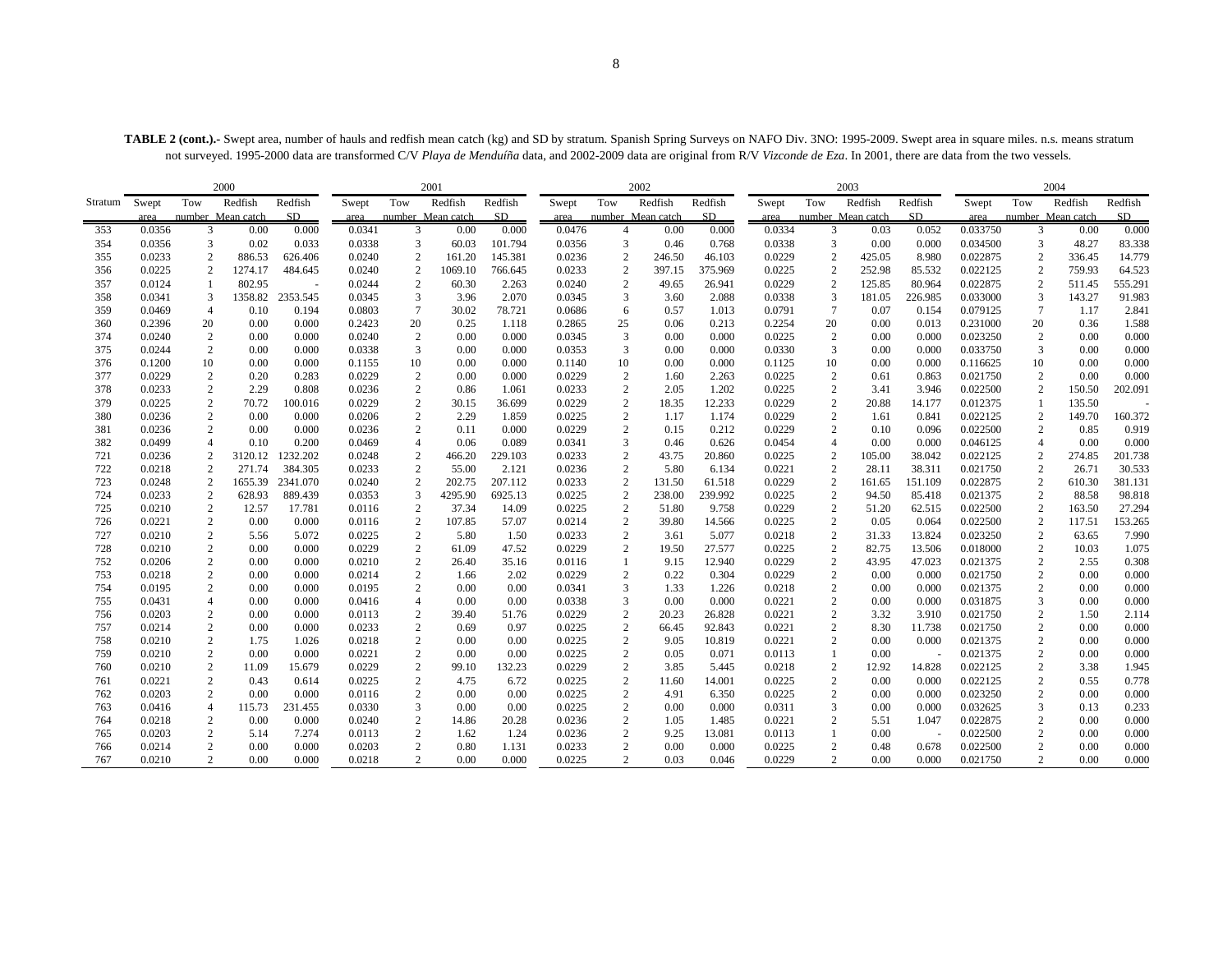TABLE 2 (cont.).- Swept area, number of hauls and redfish mean catch (kg) and SD by stratum. Spanish Spring Surveys on NAFO Div. 3NO: 1995-2009. Swept area in square miles. n.s. means stratum not surveyed. 1995-2000 data are transformed C/V *Playa de Menduíña* data, and 2002-2009 data are original from R/V *Vizconde de Eza*. In 2001, there are data from the two vessels.

|         | 2005   |                 |                   |                          |        |                  | 2006              |           |        |              | 2007                      |          |        |                  | 2008              |          |        |                  | 2009              |                   |
|---------|--------|-----------------|-------------------|--------------------------|--------|------------------|-------------------|-----------|--------|--------------|---------------------------|----------|--------|------------------|-------------------|----------|--------|------------------|-------------------|-------------------|
| Stratum | Swept  | Tow             | Redfish           | Redfish                  | Swept  | Tow              | Redfish           | Redfish   | Swept  | Tow          | Redfish                   | Redfish  | Swept  | Tow              | Redfish           | Redfish  | Swept  | Tow              | Redfish           | Redfish           |
|         | area   |                 | number Mean catch | SD.                      | area   |                  | number Mean catch | <b>SD</b> | area   |              | number Mean catch         | SD.      | area   |                  | number Mean catch | SD.      | area   |                  | number Mean catch | SD.               |
| 353     | 0.0353 | 3               | 0.04              | 0.069                    | 0.0371 | 3                | 1.25              | 2.034     | 0.0364 |              | $\mathcal{R}$<br>0.00     | 0.000    | 0.0341 | 3                | 0.00              | 0.000    | 0.0345 | 3                | 0.11              | 0.196             |
| 354     | 0.0353 | 3               | 21.34             | 36.380                   | 0.0364 | 3                | 79.99             | 134.667   | 0.0364 |              | 3<br>9.95                 | 2.685    | 0.0345 | 3                | 0.73              | 1.270    | 0.0338 | 3                | 2.67              | 3.866             |
| 355     | 0.0225 | $\overline{c}$  | 658.00            | 495.406                  | 0.0248 | $\overline{c}$   | 1427.34           | 1241.630  | 0.0240 |              | $\mathbf{2}$<br>1023.66   | 498.312  | 0.0221 | $\overline{c}$   | 604.35            | 633.073  | 0.0233 | $\overline{c}$   | 851.40            | 56.003            |
| 356     | 0.0233 | $\overline{c}$  | 1048.51           | 471.506                  | 0.0240 | 2                | 1124.70           | 216.509   | 0.0240 |              | 2<br>951.50               | 924.189  | 0.0236 | $\overline{2}$   | 421.60            | 498.652  | 0.0229 | $\overline{c}$   | 1109.75           | 350.371           |
| 357     | 0.0233 | 2               | 3120.47           | 2946.698                 | 0.0244 | $\overline{2}$   | 1533.90           | 1417.891  | 0.0360 |              | 3<br>845.49               | 1296.007 | 0.0233 | $\overline{c}$   | 277.50            | 136.472  | 0.0116 | 2                | 12944.66          | 6837.525          |
| 358     | 0.0349 | 3               | 520.71            | 755.878                  | 0.0349 | 3                | 821.37            | 1252.774  | 0.0368 |              | 3<br>1269.76              | 921.602  | 0.0345 | 3                | 1073.07           | 575.908  | 0.0341 | 3                | 4709.51           | 3691.878          |
| 359     | 0.0814 | $7\phantom{.0}$ | 1.00              | 2.044                    | 0.0975 | 8                | 2.24              | 5.002     | 0.0855 |              | $\overline{7}$<br>0.54    | 1.417    | 0.0799 | $\overline{7}$   | 0.34              | 0.500    | 0.0795 | $\tau$           | 0.42              | 1.083             |
| 360     | 0.2325 | 20              | 0.08              | 0.202                    | 0.2340 | 19               | 0.00              | 0.000     | 0.2378 | 20           | 0.00                      | 0.000    | 0.2340 | 20               | 0.20              | 0.678    | 0.2273 | 20               | 0.20              | 0.883             |
| 374     | 0.0229 | $\overline{c}$  | 0.00              | 0.000                    | 0.0236 | $\boldsymbol{2}$ | 0.00              | 0.000     | 0.0240 |              | $\overline{c}$<br>0.00    | 0.000    | 0.0233 | $\boldsymbol{2}$ | 0.00              | 0.000    | 0.0225 | $\overline{c}$   | 0.00              | 0.000             |
| 375     | 0.0349 | 3               | 0.00              | 0.000                    | 0.0364 | 3                | 0.73              | 1.270     | 0.0364 |              | 3<br>0.00                 | 0.000    | 0.0334 | 3                | 0.00              | 0.000    | 0.0341 | 3                | 0.00              | 0.000             |
| 376     | 0.1174 | 10              | 0.59              | 1.780                    | 0.1219 | 10               | 0.00              | 0.000     | 0.1185 | 10           | 0.00                      | 0.000    | 0.1129 | 10               | 0.20              | 0.639    | 0.1133 | 10               | 0.00              | 0.000             |
| 377     | 0.0233 | $\overline{c}$  | 0.00              | 0.000                    | 0.0236 | $\overline{c}$   | 0.49              | 0.693     | 0.0240 |              | $\mathbf{2}$<br>0.00      | 0.000    | 0.0233 | $\sqrt{2}$       | 0.00              | 0.000    | 0.0225 | $\overline{c}$   | 0.00              | 0.000             |
| 378     | 0.0225 | $\overline{2}$  | 3660.93           | 4755.328                 | 0.0240 | $\overline{2}$   | 1392.20           | 1375.040  | 0.0233 |              | $\overline{2}$<br>31.44   | 40.814   | 0.0240 | $\overline{2}$   | 456.60            | 152.594  | 0.0229 | $\overline{2}$   | 1001.95           | 1399.435          |
| 379     | 0.0236 | 2               | 2547.70           | 158.250                  | 0.0236 | $\overline{2}$   | 2008.20           | 692.682   | 0.0240 |              | $\overline{2}$<br>4428.25 | 851.003  | 0.0229 | $\overline{c}$   | 2794.83           | 3845.706 | 0.0229 | 2                | 12745.33          | 5943.473          |
| 380     | 0.0229 | $\sqrt{2}$      | 390.27            | 417.709                  | 0.0229 | $\overline{c}$   | 411.35            | 334.815   | 0.0240 |              | $\overline{c}$<br>362.40  | 204.920  | 0.0225 | $\sqrt{2}$       | 392.21            | 190.623  | 0.0229 | $\mathbf{2}$     | 21.74             | 24.374            |
| 381     | 0.0233 | 2               | 2.02              | 0.339                    | 0.0229 | 2                | 6.91              | 1.916     | 0.0240 |              | 2<br>0.46                 | 0.628    | 0.0229 | 2                | 1.61              | 1.894    | 0.0229 | $\overline{c}$   | 0.08              | 0.093             |
| 382     | 0.0458 | $\overline{4}$  | 0.41              | 0.825                    | 0.0469 | 4                | 0.11              | 0.224     | 0.0484 |              | 0.58<br>4                 | 1.168    | 0.0458 | $\overline{4}$   | 0.76              | 1.525    | 0.0450 | $\overline{4}$   | 0.00              | 0.000             |
| 721     | 0.0229 | $\overline{c}$  | 242.29            | 145.261                  | 0.0236 | $\overline{2}$   | 108.10            | 86.833    | 0.0116 | $\mathbf{1}$ | 168.60                    | $\sim$   | 0.0225 | $\overline{c}$   | 52.45             | 26.375   | 0.0229 | $\overline{c}$   | 3197.60           | 4102.634          |
| 722     | 0.0233 | $\overline{c}$  | 52.17             | 68.893                   | 0.0240 | $\overline{2}$   | 1.98              | 2.008     | 0.0225 |              | 2<br>2.61                 | 2.594    | 0.0206 | $\boldsymbol{2}$ | 8.88              | 8.881    | 0.0225 | $\overline{c}$   | 2.58              | 0.177             |
| 723     | 0.0233 | $\overline{c}$  | 1141.00           | 1389.323                 | 0.0236 | $\overline{2}$   | 595.46            | 249.694   | 0.0240 |              | $\overline{c}$<br>206.75  | 171.615  | 0.0225 | $\boldsymbol{2}$ | 215.73            | 57.947   | 0.0225 | $\overline{c}$   |                   | 9914.19 12350.058 |
| 724     | 0.0225 | $\overline{2}$  | 83.20             | 11.738                   | 0.0233 | $\overline{2}$   | 17.41             | 23.922    | 0.0233 |              | $\overline{c}$<br>174.75  | 179.959  | 0.0221 | $\sqrt{2}$       | 164.85            | 27.082   | 0.0233 | $\overline{2}$   | 173.01            | 122.605           |
| 725     | 0.0236 | $\overline{c}$  | 414.15            | 306.955                  | 0.0233 | $\overline{2}$   | 500.75            | 663.195   | 0.0225 |              | $\overline{c}$<br>504.10  | 269.973  | 0.0229 | $\overline{c}$   | 285.92            | 98.458   | 0.0229 | $\overline{c}$   | 398.45            | 69.367            |
| 726     | 0.0113 | -1              | 72.20             | $\overline{\phantom{a}}$ | 0.0225 | $\overline{c}$   | 72.73             | 63.958    | 0.0229 |              | $\overline{2}$<br>119.15  | 69.933   | 0.0225 | $\boldsymbol{2}$ | 100.00            | 98.995   | 0.0229 | $\overline{c}$   | 301.95            | 427.022           |
| 727     | 0.0229 | 2               | 18.00             | 2.263                    | 0.0225 | 2                | 11.70             | 8.910     | 0.0240 |              | $\overline{2}$<br>9.47    | 10.621   | 0.0221 | 2                | 14.42             | 1.011    | 0.0113 | 1                | 279.10            |                   |
| 728     | 0.0109 | 1               | 73.50             | $\sim$                   | 0.0225 | $\overline{c}$   | 6.53              | 1.803     | 0.0225 |              | $\overline{c}$<br>8.90    | 5.370    | 0.0221 | $\overline{2}$   | 7.44              | 0.233    | 0.0229 | $\overline{c}$   | 30.65             | 7.990             |
| 752     | 0.0236 | $\sqrt{2}$      | 0.17              | 0.233                    | 0.0225 | $\boldsymbol{2}$ | 0.63              | 0.884     | 0.0225 |              | $\overline{2}$<br>0.51    | 0.725    | 0.0218 | $\sqrt{2}$       | 2.06              | 1.771    | 0.0229 | $\sqrt{2}$       | 6.16              | 8.704             |
| 753     | 0.0225 | 2               | 0.00              | 0.000                    | 0.0225 | $\overline{c}$   | 0.00              | 0.000     | 0.0225 |              | 2<br>0.00                 | 0.000    | 0.0221 | $\overline{2}$   | 0.00              | 0.000    | 0.0116 | $\mathbf{1}$     | 0.00              |                   |
| 754     | 0.0225 | $\overline{c}$  | 0.00              | 0.000                    | 0.0225 | $\overline{2}$   | 0.00              | 0.000     | 0.0225 |              | $\overline{c}$<br>0.00    | 0.000    | 0.0218 | $\overline{2}$   | 0.00              | 0.000    | 0.0113 | 1                | 0.00              | $\sim$            |
| 755     | 0.0450 | $\overline{4}$  | 0.00              | 0.000                    | 0.0338 | 3                | 0.08              | 0.144     | 0.0338 |              | 3<br>0.00                 | 0.000    | 0.0431 | $\overline{4}$   | 0.00              | 0.000    | 0.0116 | $\mathbf{1}$     | 0.00              |                   |
| 756     | 0.0233 | 2               | 1.20              | 1.697                    | 0.0229 | $\overline{2}$   | 0.28              | 0.396     | 0.0225 |              | 2<br>9.65                 | 13.647   | 0.0218 | $\overline{2}$   | 18.49             | 24.770   | 0.0225 | $\overline{c}$   | 4.05              | 5.728             |
| 757     | 0.0225 | 2               | 0.72              | 1.011                    | 0.0225 | $\overline{c}$   | 0.00              | 0.000     | 0.0229 |              | $\overline{c}$<br>0.00    | 0.000    | 0.0221 | $\overline{2}$   | 0.09              | 0.115    | 0.0229 | $\overline{2}$   | 0.20              | 0.283             |
| 758     | 0.0225 | 2               | 0.00              | 0.000                    | 0.0225 | $\boldsymbol{2}$ | 1.13              | 1.591     | 0.0225 |              | $\overline{2}$<br>0.00    | 0.000    | 0.0218 | $\overline{2}$   | 0.00              | 0.000    | 0.0225 | $\boldsymbol{2}$ | 0.00              | 0.000             |
| 759     | 0.0229 | 2               | 0.18              | 0.247                    | 0.0225 | 2                | 0.37              | 0.516     | n.s.   | n.s.         | n.s.                      | n.s.     | 0.0221 | $\overline{c}$   | 0.00              | 0.000    | 0.0113 | 1                | 0.00              |                   |
| 760     | 0.0229 | 2               | 22.26             | 1.633                    | 0.0225 | $\overline{c}$   | 24.90             | 21.927    | 0.0233 |              | 2<br>5.53                 | 5.996    | 0.0225 | $\overline{2}$   | 0.61              | 0.028    | 0.0229 | 2                | 7.96              | 0.007             |
| 761     | 0.0221 | $\overline{c}$  | 0.37              | 0.516                    | 0.0233 | $\overline{c}$   | 0.00              | 0.000     | 0.0225 |              | $\overline{c}$<br>0.00    | 0.000    | 0.0214 | $\sqrt{2}$       | 0.00              | 0.000    | 0.0225 | $\sqrt{2}$       | 0.00              | 0.000             |
| 762     | 0.0225 | $\overline{c}$  | 0.00              | 0.000                    | 0.0233 | $\overline{2}$   | 0.25              | 0.346     | n.s.   | n.s.         | n.s.                      | n.s.     | 0.0214 | $\overline{2}$   | 0.00              | 0.000    | 0.0225 | $\overline{2}$   | 0.00              | 0.000             |
| 763     | 0.0334 | 3               | 0.43              | 0.751                    | 0.0225 | 2                | 0.00              | 0.000     | n.s.   | n.s.         | n.s.                      | n.s.     | 0.0311 | 3                | 0.68              | 0.302    | n.s.   | n.s.             | n.s.              | n.s.              |
| 764     | 0.0233 | $\overline{c}$  | 1.70              | 0.612                    | 0.0233 | $\overline{2}$   | 0.00              | 0.000     | 0.0225 |              | $\sqrt{2}$<br>0.00        | 0.000    | 0.0221 | $\overline{c}$   | 0.00              | 0.000    | 0.0116 | -1               | 0.61              |                   |
| 765     | 0.0229 | 2               | 0.00              | 0.000                    | 0.0236 | $\overline{c}$   | 0.00              | 0.000     | 0.0225 |              | 2<br>0.00                 | 0.000    | 0.0214 | $\overline{2}$   | 0.00              | 0.000    | 0.0225 | $\overline{c}$   | 0.00              | 0.000             |
| 766     | 0.0229 | 2               | 1.10              | 0.962                    | 0.0229 | 2                | 0.00              | 0.000     | n.s.   | n.s.         | n.s.                      | n.s.     | 0.0218 | $\overline{2}$   | 0.11              | 0.151    | 0.0225 | $\overline{c}$   | 0.00              | 0.000             |
| 767     | 0.0113 |                 | 0.00              |                          | 0.0233 | $\overline{2}$   | 0.00              | 0.000     | n.s.   | n.s.         | n.s.                      | n.s.     | 0.0214 | $\overline{c}$   | 0.00              | 0.000    | n.s.   | n.s.             | n.s.              |                   |
|         |        |                 |                   |                          |        |                  |                   |           |        |              |                           |          |        |                  |                   |          |        |                  |                   | n.s.              |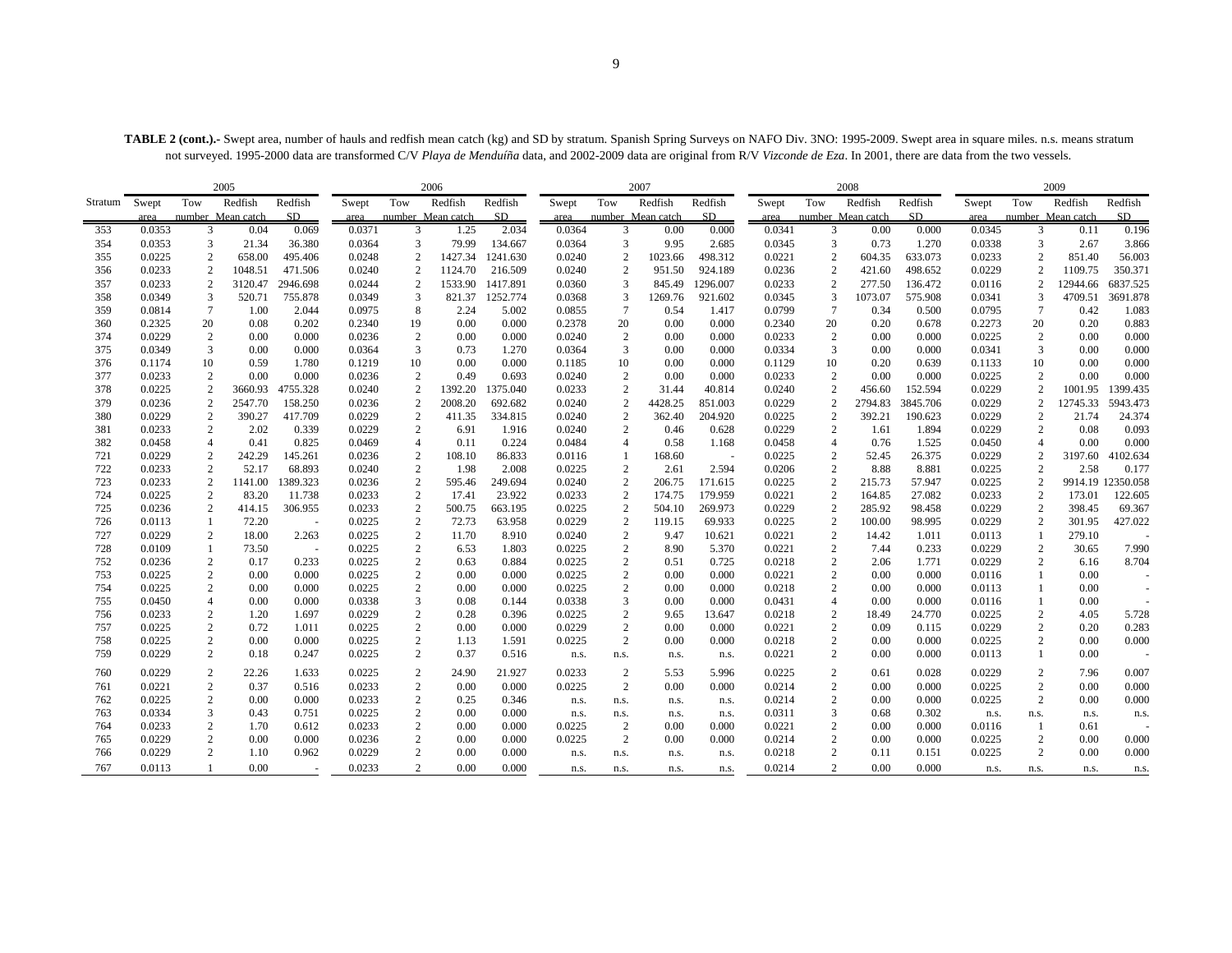| Stratum        | 1995             | 1996             | 1997             | 1998                        | 1999             | 2000             | 2001             | 2002             | 2003             | 2004             | 2005             | 2006             | 2007             | 2008             | 2009             |
|----------------|------------------|------------------|------------------|-----------------------------|------------------|------------------|------------------|------------------|------------------|------------------|------------------|------------------|------------------|------------------|------------------|
| 353            | $\boldsymbol{0}$ | $\mathbf{0}$     | $\mathbf{0}$     | $\boldsymbol{0}$            | $\mathbf{0}$     | $\mathbf{0}$     | $\boldsymbol{0}$ | $\mathbf{0}$     | $\,8\,$          | $\boldsymbol{0}$ | 11               | 337              | $\mathbf{0}$     | $\mathbf{0}$     | 30               |
| 354            | 5                | $\boldsymbol{0}$ | 35               | 107830                      | 1314             | 5                | 14767            | 114              | $\boldsymbol{0}$ | 11874            | 5250             | 19678            | 2448             | 180              | 656              |
| 355            | n.s.             | 12772            | 133              | 35554                       | 80073            | 65603            | 11929            | 18241            | 31454            | 24897            | 48692            | 105623           | 75751            | 44722            | 63004            |
| 356            | n.s.             | 5810             | 357              | 53554                       | 126173           | 59886            | 50248            | 18666            | 11890            | 35716            | 49280            | 52861            | 44721            | 19815            | 52158            |
| 357            | 16683            | 675              | 4158             | 3890                        | 12550            | 131683           | 9889             | 8143             | 20639            | 83878            | 511757           | 251560           | 138660           | 45510            | 2122924          |
| 358            | 405131           | 776              | 389              | 3848                        | 13369            | 305734           | 891              | 810              | 40736            | 32235            | 117161           | 184808           | 285696           | 241440           | 1059641          |
| 359            | $\boldsymbol{0}$ | $\boldsymbol{0}$ | $\boldsymbol{0}$ | $\boldsymbol{0}$            | 18               | 41               | 12639            | 239              | 31               | 493              | 419              | 941              | 226              | 144              | 178              |
| 360            | $\boldsymbol{0}$ | $\boldsymbol{0}$ | $\boldsymbol{0}$ | $\boldsymbol{0}$            | 11               | $\boldsymbol{0}$ | 696              | 168              | 9                | 988              | 225              | $\boldsymbol{0}$ | $\boldsymbol{0}$ | 551              | 550              |
| 374            | $\boldsymbol{0}$ | $\boldsymbol{0}$ | $\boldsymbol{0}$ | $\boldsymbol{0}$            | $\mathbf{0}$     | $\mathbf{0}$     | $\boldsymbol{0}$ | $\mathbf{0}$     | $\boldsymbol{0}$ | $\boldsymbol{0}$ | $\boldsymbol{0}$ | $\boldsymbol{0}$ | $\boldsymbol{0}$ | $\boldsymbol{0}$ | $\boldsymbol{0}$ |
| 375            | $\boldsymbol{0}$ | $\boldsymbol{0}$ | $\boldsymbol{0}$ | $\boldsymbol{0}$            | $\boldsymbol{0}$ | $\mathbf{0}$     | $\boldsymbol{0}$ | $\mathbf{0}$     | $\boldsymbol{0}$ | $\boldsymbol{0}$ | $\mathbf{0}$     | 199              | $\mathbf{0}$     | $\boldsymbol{0}$ | $\boldsymbol{0}$ |
| 376            | $\boldsymbol{0}$ | $\mathbf{0}$     | 19               | $\boldsymbol{0}$            | $\mathbf{0}$     | $\mathbf{0}$     | $\boldsymbol{0}$ | $\mathbf{0}$     | $\bf{0}$         | $\boldsymbol{0}$ | 782              | $\boldsymbol{0}$ | $\mathbf{0}$     | 269              | $\boldsymbol{0}$ |
| 377            | $\boldsymbol{0}$ | 89               | $\boldsymbol{0}$ | $\boldsymbol{0}$            | 56               | 20               | $\boldsymbol{0}$ | 160              | 61               | $\boldsymbol{0}$ | $\mathbf{0}$     | 49               | $\boldsymbol{0}$ | $\boldsymbol{0}$ | $\boldsymbol{0}$ |
| 378            | 440              | 196              | 238              | 60                          | 213              | 318              | 120              | 285              | 474              | 20920            | 508869           | 193516           | 4370             | 63467            | 139271           |
| 379            | 2741             | 273              | 2153             | 1181                        | 3356             | 7497             | 3196             | 1945             | 2213             | 14363            | 270056           | 212869           | 469395           | 296251           | 1351005          |
| 380            | n.s.             | 235              | $\,8\,$          | 132                         | 554              | $\mathbf{0}$     | 384              | 112              | 154              | 14371            | 37465            | 39490            | 34790            | 37652            | 2087             |
| 381            | n.s.             | 33               | 12               | $\boldsymbol{0}$            | 5                | $\boldsymbol{0}$ | 29               | 22               | 15               | 122              | 291              | 994              | 66               | 232              | 12               |
| 382            | n.s.             | $\boldsymbol{0}$ | $\boldsymbol{0}$ | $\boldsymbol{0}$            | $\boldsymbol{0}$ | 34               | 38               | 157              | $\boldsymbol{0}$ | $\boldsymbol{0}$ | 141              | 38               | 200              | 262              | $\boldsymbol{0}$ |
| 721            | n.s.             | 23005            | 11047            | 9329                        | 139939           | 202808           | 30303            | 2844             | 6825             | 17865            | 15749            | 7027             | 10959            | 3409             | 207844           |
| 722            | n.s.             | 10124            | 1451             | 1577                        | 5369             | 22827            | 4620             | 487              | 2361             | 2244             | 4382             | 166              | 220              | 746              | 216              |
| 723            | n.s.             | 23935            | 5811             | 16636                       | 64930            | 256585           | 31426            | 20383            | 25056            | 94597            | 176855           | 92296            | 32046            | 33437            | 1536699          |
| 724            | 55991            | 7969             | 2789             | 8015                        | 17468            | 77987            | 532692           | 29512            | 11718            | 10983            | 10317            | 2159             | 21669            | 20441            | 21453            |
| 725            | 4661             | 4483             | 4886             | 1866                        | 270876           | 1320             | 4998             | 5439             | 5375             | 17168            | 43486            | 52579            | 52931            | 30022            | 41837            |
| 726            | 4069             | 2806             | n.s.             | 165506                      | 14000            | $\overline{0}$   | 9587             | 2866             | $\mathfrak{Z}$   | 8460             | 5198             | 5236             | 8579             | 7200             | 21740            |
| 727            | n.s.             | 966              | 368              | 1130                        | 2902             | 534              | 974              | 347              | 3007             | 6110             | 1728             | 1123             | 909              | 1384             | 26794            |
| 728            | n.s.             | 3153             | 2795             | 4785                        | 8438             | $\boldsymbol{0}$ | 8338             | 1521             | 6455             | 782              | 5733             | 509              | 694              | 580              | 2391             |
| 752            | n.s.             | 779              | 999              | 22033                       | 30938            | $\mathbf{0}$     | 6052             | 1199             | 5757             | 334              | 22               | 82               | 67               | 270              | 806              |
| 753            | n.s.             | $\boldsymbol{0}$ | 24               | 129                         | 1002             | $\bf{0}$         | 400              | 30               | $\boldsymbol{0}$ | $\boldsymbol{0}$ | $\boldsymbol{0}$ | $\boldsymbol{0}$ | $\boldsymbol{0}$ | $\boldsymbol{0}$ | $\boldsymbol{0}$ |
| 754            | n.s.             | n.s.             | 34               | $\boldsymbol{0}$            | $\boldsymbol{0}$ | $\boldsymbol{0}$ | $\boldsymbol{0}$ | 240              | $\boldsymbol{0}$ | $\boldsymbol{0}$ | $\boldsymbol{0}$ | $\boldsymbol{0}$ | $\boldsymbol{0}$ | $\boldsymbol{0}$ | $\boldsymbol{0}$ |
| 755            | n.s.             | n.s.             | n.s.             | $\boldsymbol{0}$            | $\boldsymbol{0}$ | $\mathbf{0}$     | $\boldsymbol{0}$ | $\boldsymbol{0}$ | $\boldsymbol{0}$ | $\boldsymbol{0}$ | $\boldsymbol{0}$ | 32               | $\boldsymbol{0}$ | $\boldsymbol{0}$ | $\boldsymbol{0}$ |
| 756            | n.s.             | 4576             | 433              | 866                         | 44361            | $\mathbf{0}$     | 4085             | 2043             | 335              | 151              | 121              | 28               | 975              | 1867             | 409              |
| 757            | n.s.             | 73               | $\boldsymbol{0}$ | 142                         | 8735             | $\mathbf{0}$     | 122              | 6778             | 847              | $\boldsymbol{0}$ | 73               | $\boldsymbol{0}$ | $\boldsymbol{0}$ | 9                | 20               |
| 758            | n.s.             | n.s.             | $\boldsymbol{0}$ | $\ensuremath{\mathfrak{Z}}$ | 35               | 174              | $\boldsymbol{0}$ | 896              | $\boldsymbol{0}$ | $\boldsymbol{0}$ | $\boldsymbol{0}$ | 111              | $\boldsymbol{0}$ | $\boldsymbol{0}$ | $\boldsymbol{0}$ |
| 759            | n.s.             | n.s.             | n.s.             | $\boldsymbol{0}$            | 359              | $\boldsymbol{0}$ | $\boldsymbol{0}$ | 6                | $\boldsymbol{0}$ | $\boldsymbol{0}$ | 22               | 46               | n.s.             | $\boldsymbol{0}$ | $\boldsymbol{0}$ |
| 760            | n.s.             | 18982            | 25093            | 6746                        | 33026            | 1707             | 15261            | 593              | 1989             | 520              | 3427             | 3834             | 852              | 94               | 1225             |
| 761            | n.s.             | $\mathbf{0}$     | 49               | 758                         | $\boldsymbol{0}$ | 74               | 812              | 1984             | 0                | 94               | 62               | $\boldsymbol{0}$ | $\boldsymbol{0}$ | $\mathbf{0}$     | $\Omega$         |
| 762            | n.s.             | n.s.             | $\boldsymbol{0}$ | $\boldsymbol{0}$            | 3623             | $\boldsymbol{0}$ | $\boldsymbol{0}$ | 1041             | $\boldsymbol{0}$ | $\boldsymbol{0}$ | $\boldsymbol{0}$ | 52               | n.s.             | $\boldsymbol{0}$ | $\mathbf{0}$     |
| 763            | n.s.             | n.s.             | n.s.             | $\boldsymbol{0}$            | $\boldsymbol{0}$ | 30205            | $\boldsymbol{0}$ | $\mathbf{0}$     | $\boldsymbol{0}$ | 35               | 113              | $\boldsymbol{0}$ | n.s.             | 178              | n.s.             |
| 764            | n.s.             | 271              | 134              | $\boldsymbol{0}$            | 5                | $\boldsymbol{0}$ | 1486             | 105              | 551              | $\boldsymbol{0}$ | 170              | $\boldsymbol{0}$ | $\mathbf{0}$     | $\boldsymbol{0}$ | 61               |
| 765            | n.s.             | $\overline{0}$   | $\boldsymbol{0}$ | 1715                        | $\mathbf{0}$     | 638              | 236              | 1147             | $\boldsymbol{0}$ | $\boldsymbol{0}$ | $\boldsymbol{0}$ | $\boldsymbol{0}$ | $\mathbf{0}$     | $\boldsymbol{0}$ | $\overline{0}$   |
| 766            | n.s.             | n.s.             | $\boldsymbol{0}$ | $\boldsymbol{0}$            | $\boldsymbol{0}$ | $\boldsymbol{0}$ | $202\,$          | $\boldsymbol{0}$ | 69               | $\boldsymbol{0}$ | 158              | $\boldsymbol{0}$ | n.s.             | 15               | $\Omega$         |
| 767            | n.s.             | n.s.             | $\boldsymbol{0}$ | $17\,$                      | $\boldsymbol{0}$ | $\boldsymbol{0}$ | $\boldsymbol{0}$ | 5                | $\boldsymbol{0}$ | $\boldsymbol{0}$ | $\boldsymbol{0}$ | $\boldsymbol{0}$ | n.s.             | $\boldsymbol{0}$ | n.s.             |
| <b>TOTAL</b>   | 489721           | 121977           | 63418            | 447300                      | 883699           | 1165680          | 756419           | 128525           | 178032           | 399201           | 1818016          | 1228243          | 1186222          | 850149           | 6653012          |
| $\overline{Y}$ | 74.50            | 13.90            | 6.79             | 43.25                       | 85.45            | 112.71           | 73.14            | 12.43            | 17.21            | 38.60            | 175.79           | 118.76           | 125.66           | 82.20            | 670.46           |
| S.D.           | 42.42            | 7.56             | 1.15             | 19.50                       | 29.56            | 40.03            | 48.13            | 2.60             | 3.55             | 8.05             | 58.86            | 27.83            | 20.19            | 29.14            | 172.93           |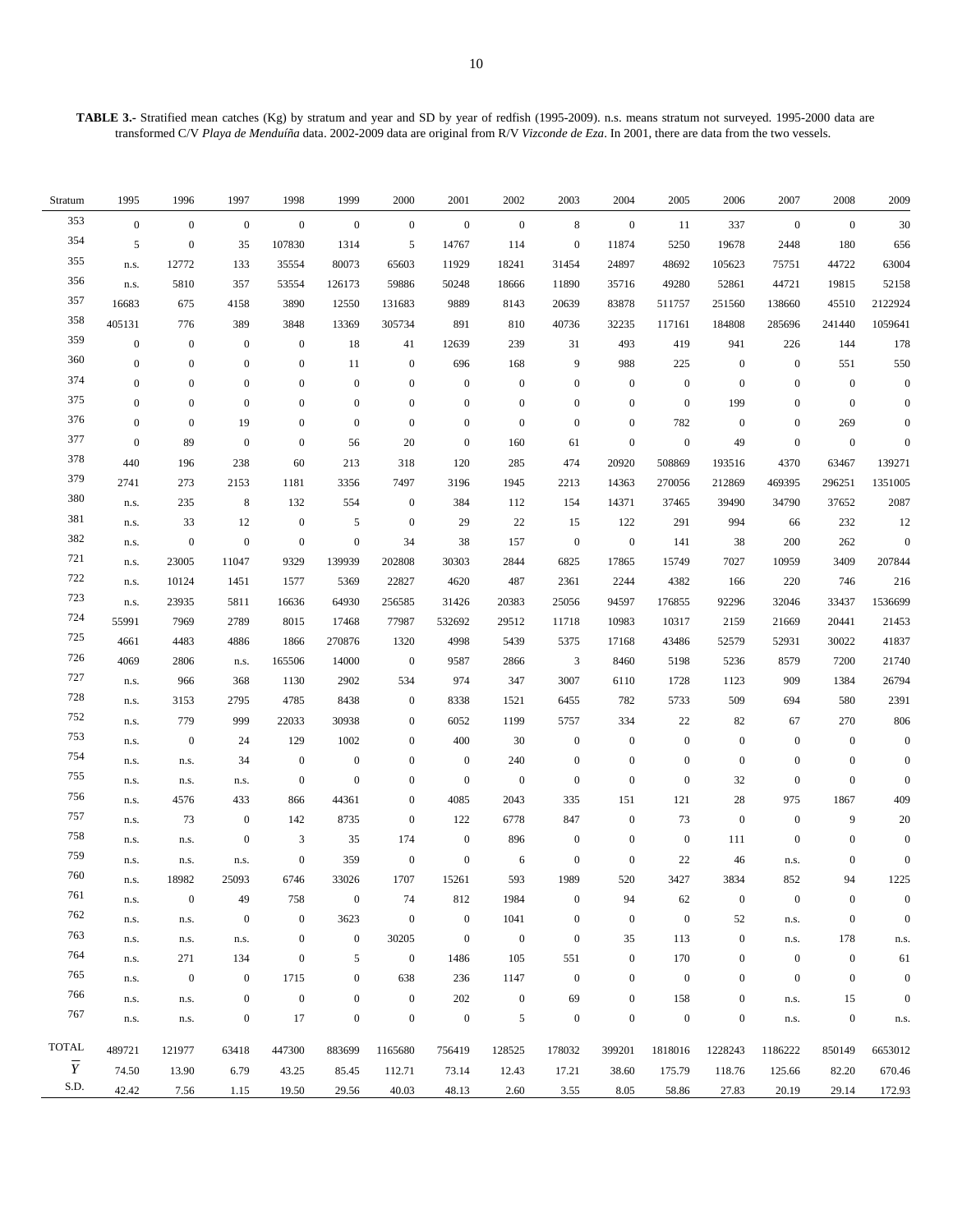**TABLE 4.-** Survey estimates (by the swept area method) of redfish biomass (t) and SD by stratum and year on NAFO Div. 3NO. n.s. means stratum not surveyed. 1995-2000 data are transformed C/V *Playa de Menduíña* data. 2002-2009 data are original from R/V *Vizconde de Eza*. In 2001, there are data from the two vessels.

| Stratum       | 1995             | 1996             | 1997             | 1998             | 1999             | 2000             | 2001             | 2002             | 2003             | 2004             | 2005             | 2006             | 2007             | 2008             | 2009             |
|---------------|------------------|------------------|------------------|------------------|------------------|------------------|------------------|------------------|------------------|------------------|------------------|------------------|------------------|------------------|------------------|
| 353           | $\boldsymbol{0}$ | $\boldsymbol{0}$ | $\mathbf{0}$     | $\boldsymbol{0}$ | $\boldsymbol{0}$ | $\mathbf{0}$     | $\boldsymbol{0}$ | $\boldsymbol{0}$ | -1               | $\boldsymbol{0}$ | $\mathbf{1}$     | 27               | $\boldsymbol{0}$ | $\boldsymbol{0}$ | $\mathfrak{Z}$   |
| 354           | $\boldsymbol{0}$ | $\boldsymbol{0}$ | 3                | 9080             | 121              | $\boldsymbol{0}$ | 1313             | 10               | $\boldsymbol{0}$ | 1033             | 447              | 1623             | 202              | 16               | 58               |
| 355           | n.s.             | 1155             | 11               | 3214             | 7001             | 5643             | 994              | 1544             | 2750             | 2177             | 4328             | 8535             | 6313             | 4043             | 5420             |
| 356           | n.s.             | 574              | 32               | 4841             | 11032            | 5323             | 4187             | 1606             | 1057             | 3229             | 4239             | 4405             | 3727             | 1677             | 4560             |
| 357           | 1534             | 62               | 376              | 324              | 1062             | 10641            | 812              | 679              | 1805             | 7334             | 44022            | 20641            | 11555            | 3915             | 365234           |
| 358           | 38130            | 73               | 35               | 331              | 1150             | 26878            | 77               | 70               | 3621             | 2930             | 10078            | 15897            | 23322            | 20995            | 93155            |
| 359           | $\boldsymbol{0}$ | $\boldsymbol{0}$ | $\boldsymbol{0}$ | $\boldsymbol{0}$ | $\overline{c}$   | 3                | 1102             | 21               | 3                | 44               | 36               | 77               | 18               | 13               | 18               |
| 360           | $\mathbf{0}$     | $\mathbf{0}$     | $\mathbf{0}$     | $\boldsymbol{0}$ | 1                | $\boldsymbol{0}$ | 57               | 15               | -1               | 86               | 19               | $\boldsymbol{0}$ | $\boldsymbol{0}$ | 47               | 48               |
| 374           | $\mathbf{0}$     | $\boldsymbol{0}$ | $\overline{0}$   | $\boldsymbol{0}$ | $\boldsymbol{0}$ | $\boldsymbol{0}$ | $\boldsymbol{0}$ | $\boldsymbol{0}$ | $\mathbf{0}$     | $\boldsymbol{0}$ | $\boldsymbol{0}$ | $\boldsymbol{0}$ | $\boldsymbol{0}$ | $\boldsymbol{0}$ | $\boldsymbol{0}$ |
| 375           | $\mathbf{0}$     | $\boldsymbol{0}$ | $\boldsymbol{0}$ | $\boldsymbol{0}$ | $\boldsymbol{0}$ | $\boldsymbol{0}$ | $\boldsymbol{0}$ | $\boldsymbol{0}$ | $\mathbf{0}$     | $\boldsymbol{0}$ | $\boldsymbol{0}$ | 16               | $\boldsymbol{0}$ | $\bf{0}$         | $\boldsymbol{0}$ |
| 376           | $\mathbf{0}$     | $\boldsymbol{0}$ | $\sqrt{2}$       | $\boldsymbol{0}$ | $\boldsymbol{0}$ | $\boldsymbol{0}$ | $\mathbf{0}$     | $\boldsymbol{0}$ | $\mathbf{0}$     | $\boldsymbol{0}$ | 67               | $\boldsymbol{0}$ | $\boldsymbol{0}$ | 24               | $\boldsymbol{0}$ |
| 377           | $\mathbf{0}$     | 8                | $\boldsymbol{0}$ | $\bf{0}$         | 5                | 2                | $\bf{0}$         | 14               | 5                | $\boldsymbol{0}$ | $\boldsymbol{0}$ | $\overline{4}$   | $\boldsymbol{0}$ | $\boldsymbol{0}$ | $\boldsymbol{0}$ |
| 378           | 40               | 18               | 23               | 5                | 19               | 27               | 10               | 25               | 42               | 1860             | 45233            | 16126            | 376              | 5289             | 12177            |
| 379           | 248              | 24               | 209              | 99               | 284              | 666              | 279              | 170              | 193              | 1161             | 22862            | 18021            | 39116            | 25902            | 118121           |
| 380           | n.s.             | 21               | $\mathbf{1}$     | 12               | 47               | $\boldsymbol{0}$ | 21               | 10               | 13               | 1299             | 3276             | 3453             | 2899             | 3347             | 182              |
| 381           | n.s.             | 3                | 1                | $\boldsymbol{0}$ | $\boldsymbol{0}$ | $\boldsymbol{0}$ | $\mathbf{1}$     | $\overline{c}$   | 1                | 11               | 25               | 87               | 5                | 20               | 1                |
| 382           | n.s.             | $\boldsymbol{0}$ | $\mathbf{0}$     | $\boldsymbol{0}$ | $\boldsymbol{0}$ | $\mathfrak{Z}$   | $\sqrt{2}$       | 14               | $\boldsymbol{0}$ | $\boldsymbol{0}$ | 12               | 3                | 17               | 23               | $\mathbf{0}$     |
| 721           | n.s.             | 2153             | 999              | 921              | 11482            | 17169            | 2450             | 245              | 607              | 1615             | 1377             | 595              | 943              | 303              | 18172            |
| 722           | n.s.             | 982              | 136              | 148              | 469              | 2099             | 397              | 41               | 213              | 206              | 377              | 14               | 20               | 72               | 19               |
| 723           | n.s.             | 2201             | 553              | 1431             | 5677             | 20734            | 2619             | 1753             | 2191             | 8271             | 15213            | 7813             | 2671             | 2972             | 136596           |
| 724           | 5332             | 787              | 248              | 777              | 1553             | 6709             | 45323            | 2623             | 1042             | 1028             | 917              | 186              | 1864             | 1848             | 1845             |
| 725           | 419              | 398              | 474              | 216              | 23683            | 126              | 337              | 483              | 470              | 1526             | 3681             | 4523             | 4705             | 2625             | 3658             |
| 726           | 381              | 258              | n.s.             | 16049            | 1244             | $\boldsymbol{0}$ | 637              | 268              | $\boldsymbol{0}$ | 752              | 462              | 465              | 750              | 640              | 1901             |
| 727           | n.s.             | 92               | 39               | 97               | 246              | 51               | 49               | 30               | 277              | 526              | 151              | 100              | 76               | 125              | 2382             |
| 728           | n.s.             | 290              | 262              | 464              | 726              | $\boldsymbol{0}$ | 417              | 133              | 574              | 87               | 527              | 45               | 62               | 52               | 209              |
| 752           | n.s.             | 72               | 92               | 1926             | 2661             | $\boldsymbol{0}$ | 329              | 105              | 503              | 31               | $\boldsymbol{2}$ | $\overline{7}$   | 6                | 25               | 70               |
| 753           | n.s.             | $\boldsymbol{0}$ | $\mathbf{2}$     | 12               | $88\,$           | $\boldsymbol{0}$ | 21               | 3                | $\mathbf{0}$     | $\boldsymbol{0}$ | $\boldsymbol{0}$ | $\boldsymbol{0}$ | $\boldsymbol{0}$ | $\boldsymbol{0}$ | $\boldsymbol{0}$ |
| 754           | n.s.             | n.s.             | 3                | $\boldsymbol{0}$ | $\boldsymbol{0}$ | $\boldsymbol{0}$ | $\boldsymbol{0}$ | 21               | $\boldsymbol{0}$ | $\mathbf{0}$     | $\boldsymbol{0}$ | $\boldsymbol{0}$ | $\boldsymbol{0}$ | $\boldsymbol{0}$ | $\boldsymbol{0}$ |
| 755           | n.s.             | n.s.             | n.s.             | $\boldsymbol{0}$ | $\boldsymbol{0}$ | $\boldsymbol{0}$ | $\boldsymbol{0}$ | $\boldsymbol{0}$ | $\mathbf{0}$     | $\boldsymbol{0}$ | $\boldsymbol{0}$ | 3                | $\boldsymbol{0}$ | $\boldsymbol{0}$ | $\boldsymbol{0}$ |
| 756           | n.s.             | 436              | 40               | 77               | 3943             | $\mathbf{0}$     | 348              | 179              | 30               | 14               | 10               | $\boldsymbol{2}$ | 87               | 172              | 36               |
| 757           | n.s.             | 8                | $\boldsymbol{0}$ | 14               | 751              | $\boldsymbol{0}$ | 6                | 602              | 77               | $\boldsymbol{0}$ | 6                | $\mathbf{0}$     | $\boldsymbol{0}$ | -1               | $\sqrt{2}$       |
| 758           | n.s.             | n.s.             | $\mathbf{0}$     | $\boldsymbol{0}$ | 3                | 17               | $\boldsymbol{0}$ | 80               | $\boldsymbol{0}$ | $\mathbf{0}$     | $\boldsymbol{0}$ | 10               | $\boldsymbol{0}$ | $\boldsymbol{0}$ | $\mathbf{0}$     |
| 759           | n.s.             | n.s.             | n.s.             | $\boldsymbol{0}$ | 33               | $\boldsymbol{0}$ | $\boldsymbol{0}$ | 1                | $\boldsymbol{0}$ | $\boldsymbol{0}$ | $\sqrt{2}$       | $\overline{4}$   | n.s.             | $\boldsymbol{0}$ | $\mathbf{0}$     |
| 760           | n.s.             | 1808             | 2390             | 631              | 2936             | 163              | 1334             | 52               | 183              | 47               | 300              | 341              | 73               | 8                | 107              |
| 761           | n.s.             | 0                | 5                | 73               | $\boldsymbol{0}$ | $\overline{7}$   | $72\,$           | 176              | 0                | 9                | 6                | 0                | $\boldsymbol{0}$ | $\mathbf{0}$     |                  |
| 762           | n.s.             | n.s.             | $\mathbf{0}$     | $\boldsymbol{0}$ | 345              | $\boldsymbol{0}$ | $\boldsymbol{0}$ | 93               | $\Omega$         | $\mathbf{0}$     | $\boldsymbol{0}$ | 4                | n.s.             | $\mathbf{0}$     | $\Omega$         |
| 763           | n.s.             | n.s.             | n.s.             | $\boldsymbol{0}$ | $\boldsymbol{0}$ | 2903             | $\boldsymbol{0}$ | $\boldsymbol{0}$ | $\boldsymbol{0}$ | 3                | 10               | $\mathbf{0}$     | n.s.             | 17               | n.s.             |
| 764           | n.s.             | 26               | 13               | $\boldsymbol{0}$ | $\boldsymbol{0}$ | $\mathbf{0}$     | 124              | 9                | 50               | $\mathbf{0}$     | 15               | $\mathbf{0}$     | $\boldsymbol{0}$ | $\boldsymbol{0}$ | 5                |
| 765           | n.s.             | $\mathbf{0}$     | $\boldsymbol{0}$ | 163              | $\boldsymbol{0}$ | 63               | 18               | 97               | $\boldsymbol{0}$ | $\boldsymbol{0}$ | $\boldsymbol{0}$ | $\mathbf{0}$     | $\mathbf{0}$     | $\boldsymbol{0}$ | $\mathbf{0}$     |
| 766           | n.s.             | n.s.             | $\mathbf{0}$     | $\boldsymbol{0}$ | $\boldsymbol{0}$ | $\boldsymbol{0}$ | 11               | $\boldsymbol{0}$ | 6                | $\mathbf{0}$     | 14               | $\boldsymbol{0}$ | n.s.             | $\mathbf{1}$     | $\Omega$         |
| 767           | n.s.             | n.s.             | n.s.             | $\sqrt{2}$       | $\boldsymbol{0}$ | $\boldsymbol{0}$ | $\boldsymbol{0}$ | $\boldsymbol{0}$ | $\boldsymbol{0}$ | $\boldsymbol{0}$ | $\boldsymbol{0}$ | $\boldsymbol{0}$ | n.s.             | $\boldsymbol{0}$ | n.s.             |
| <b>TOTAL</b>  | 46085            | 11447            | 5947             | 40909            | 76564            | 99226            | 63350            | 11172            | 15714            | 35275            | 157716           | 103029           | 98805            | 74172            | 763980           |
| S.D.          | 26520            | 2305             | 988              | 20512            | 27740            | 33453            | 41460            | 2374             | 3224             | 7332             | 52646            | 23332            | 15893            | 26168            | 145765           |
| Warren method | 63371            | 1513             | 5062             | 29040            | 75153            | 108550           | 67036            |                  |                  |                  |                  |                  |                  |                  |                  |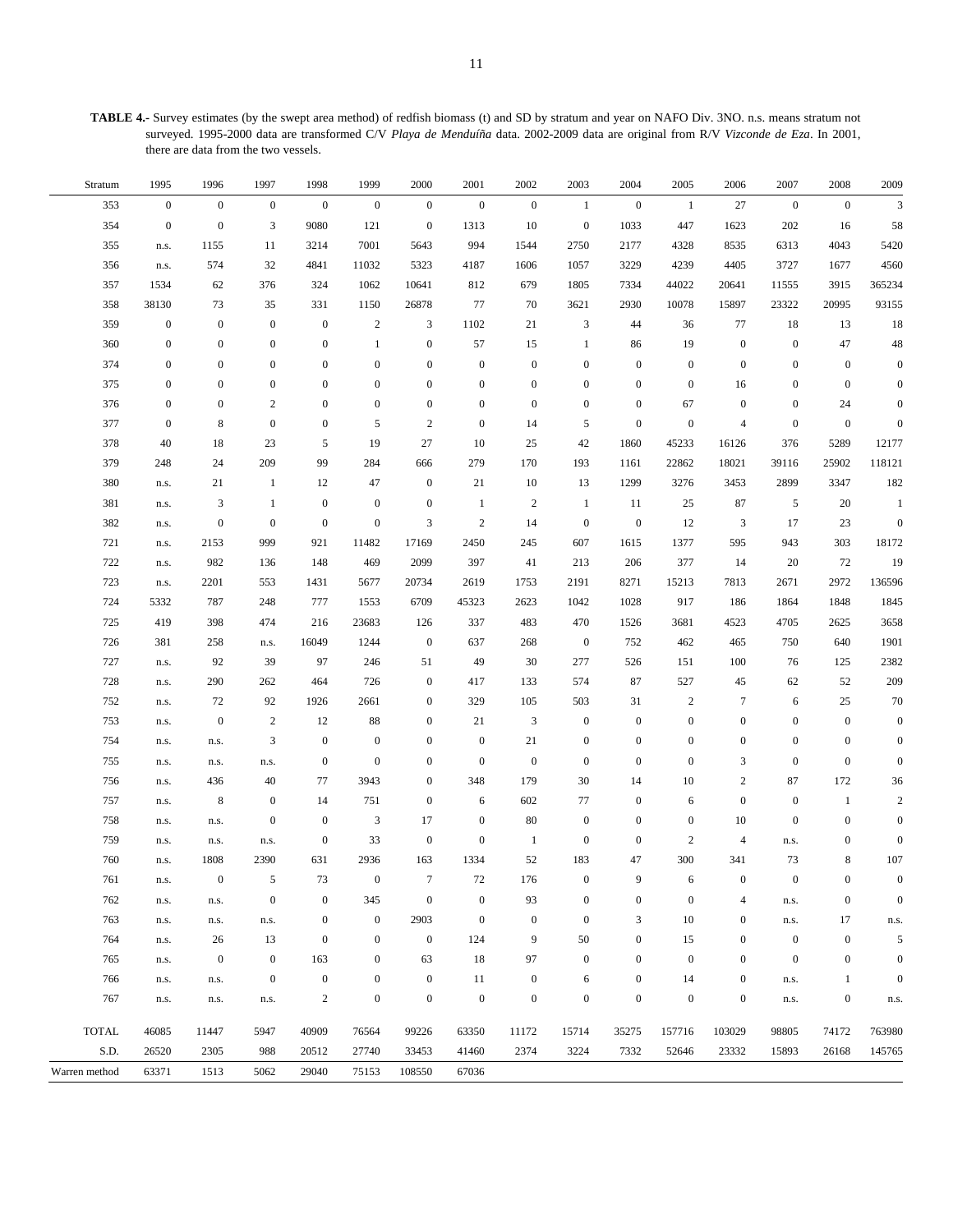**TABLE 5.-** Mean catch per tow (kg) and biomass by the swept area method (t) of redfish and SD by Division and year on NAFO Div. 3NO. 1995-2000 data are transformed C/V *Playa de Menduíña* data. 2002-2009 data are original from R/V *Vizconde de Eza*. In 2001, there are data from the two vessels. In the final row it is presented the percentage of the 3N Biomass over the Total Biomass.

|                      |                | 1995  | 1996        | 1997  | 1998  | 1999  | 2000  | 2001  | 2002     | 2003  | 2004  | 2005   | 2006  | 2007  | 2008  | 2009   |
|----------------------|----------------|-------|-------------|-------|-------|-------|-------|-------|----------|-------|-------|--------|-------|-------|-------|--------|
| 3N                   | <b>Biomass</b> | 46084 | 6558        | 4753  | 22540 | 46459 | 68928 | 53855 | 7620     | 11031 | 27016 | 146918 | 87830 | 87602 | 68059 | 735743 |
|                      | <b>SD</b>      | 26807 | 782.7       | 352.9 | 17632 | 25022 | 33109 | 41371 | 2106     | 3199  | 7174  | 52267  | 22675 | 15364 | 25890 | 143334 |
|                      | <b>MCPT</b>    | 80.84 | 9.012       | 6.14  | 26.32 | 58.78 | 90.12 | 71.16 | 9.624    | 13.83 | 33.95 | 187.61 | 115.4 | 124.8 | 86.51 | 721.67 |
|                      | <b>SD</b>      | 46.02 | 1.044       | 0.465 | 18.33 | 30.08 | 45.16 |       | 55 2.614 | 4.045 | 9.056 | 67.31  | 30.96 | 22.09 | 33.12 | 194.48 |
|                      | Nº Strata      | 13    | 25          | 27    | 31    | 31    | 31    | 31    | 31       | 31    | 31    | 31     | 31    | 28    | 31    | 30     |
| 30                   | <b>Biomass</b> | 0.399 | 4888        | 1194  | 18369 | 30105 | 30298 | 9494  | 3552     | 4684  | 8259  | 10797  | 15199 | 11203 | 6113  | 28238  |
|                      | <b>SD</b>      | 0.392 | 2158        | 922.3 | 10490 | 12129 | 6073  | 2702  | 1117     | 369.4 | 1326  | 2728   | 5279  | 3362  | 3258  | 16762  |
|                      | <b>MCPT</b>    | 0.009 | 51.52       | 11.41 | 159.9 | 269.2 | 268.3 | 86.8  | 31.74    | 40.55 | 70.63 | 94.349 | 141.6 | 132.9 | 52.55 | 280.98 |
|                      | <b>SD</b>      | 0.009 | 21.97 8.677 |       | 87.87 | 107   | 54.27 | 24.47 | 9.778    | 3.103 | 11.68 | 24.188 | 52.04 | 39.93 | 28.27 | 163.87 |
|                      | Nº Strata      | 2     | 8           | 9     | 10    | 10    | 10    | 10    | 10       | 10    | 10    | 10     | 10    | 8     | 10    | 9      |
| 3N/Total (%) Biomass |                | 100   | 57          | 80    | 55    | 61    | 69    | 85    | 68       | 70    | 77    | 93     | 85    | 89    | 92    | 96     |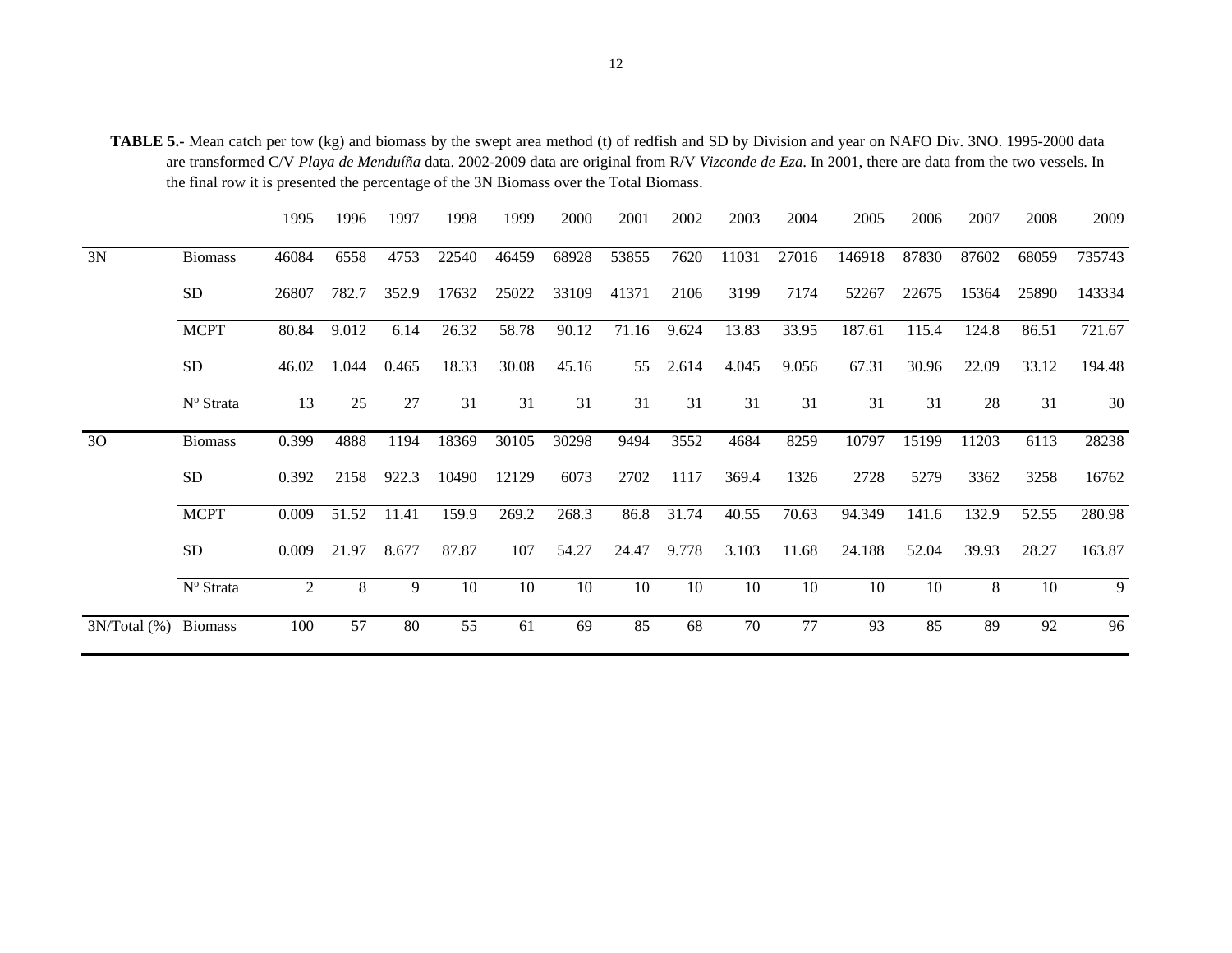**TABLE 6.-** Length weight relationships in the calculation of redfish biomass. The equation is Weight =  $a(l + 0.25)^b$ . Spanish Spring Surveys on NAFO Div. 3NO: 1995-2009. To calculate the parameters for the indeterminate individuals, we used the total data (males + females + indeterminate individuals)). *E* means Error. *n.d.* means not data avaliable.

|         |   | 1995 | 1996 | 1997         | 1998 | 1999 | 2000         | 2001 | 2002         | 2003         | 2004         | 2005         | 2006         | 2007         | 2008         | 2009         |
|---------|---|------|------|--------------|------|------|--------------|------|--------------|--------------|--------------|--------------|--------------|--------------|--------------|--------------|
| Males   | a | n.d  | n.d. | 0.0111       | n.d. | n.d. | 0.0066       | n.d. | 0.0204       | 0.0119       | 0.0079       | 0.0107       | 0.0296       | 0.0131       | 0.0152       | 0.0093       |
|         |   | n.d  | n.d. | $E = 0.3722$ | n.d. | n.d. | $E = 0.3003$ | n.d. | $E = 0.2048$ | $E = 0.1119$ | $E = 0.1549$ | $E = 0.1094$ | $E = 0.1458$ | $E = 0.1337$ | $E = 0.1044$ | $E = 0.1059$ |
|         | h | n.d  | n.d. | 3.0152       | n.d. | n.d. | 3.2102       | n.d. | 2.8433       | 3.0127       | 3.1334       | 3.0481       | 2.7477       | 2.9972       | 2.9429       | 3.0825       |
|         |   | n.d  | n.d. | $E = 0.1116$ | n.d. | n.d. | $E = 0.0950$ | n.d. | $E = 0.0647$ | $E = 0.0350$ | $E = 0.0489$ | $E = 0.0338$ | $E = 0.0456$ | $E = 0.0428$ | $E = 0.0315$ | $E = 0.0341$ |
|         |   | n.d  | n.d. | $R2 = 0.991$ | n.d. | n.d. | $R2 = 0.992$ | n.d. | $R2 = 0.987$ | $R2 = 0.996$ | $R2 = 0.993$ | $R2 = 0.996$ | $R2 = 0.992$ | $R2 = 0.993$ | $R2 = 0.997$ | $R2 = 0.996$ |
|         |   | n.d  | n.d. | $N=19$       | n.d. | n.d. | $N=26$       | n.d. | $N = 181$    | $N = 417$    | $N = 203$    | $N = 281$    | $N = 336$    | $N = 562$    | $N = 348$    | $N = 272$    |
| Females |   | n.d  | n.d. | 0.0061       | n.d. | n.d. | 0.0083       | n.d. | 0.0085       | 0.0096       | 0.0141       | 0.0071       | 0.0199       | 0.0175       | 0.0125       | 0.0121       |
|         |   | n.d  | n.d. | $E = 1.0881$ | n.d. | n.d. | $E = 0.2467$ | n.d. | $E = 0.1346$ | $E = 0.1162$ | $E = 0.1282$ | $E = 0.1279$ | $E = 0.2300$ | $E = 0.1358$ | $E = 0.1539$ | $E = 0.1250$ |
|         | h | n.d  | n.d. | 3.2127       | n.d. | n.d. | 3.1406       | n.d. | 3.1207       | 3.0731       | 2.9742       | 3.1823       | 2.8736       | 2.9166       | 3.0167       | 3.0134       |
|         |   | n.d  | n.d. | $E = 0.3318$ | n.d. | n.d. | $E = 0.0773$ | n.d. | $E = 0.0415$ | $E = 0.0363$ | $E = 0.0389$ | $E = 0.0397$ | $E = 0.0707$ | $E = 0.0430$ | $E = 0.0456$ | $E = 0.0389$ |
|         |   | n.d  | n.d. | $R2 = 0.949$ | n.d. | n.d. | $R2 = 0.993$ | n.d. | $R2 = 0.996$ | $R2 = 0.996$ | $R2 = 0.996$ | $R2 = 0.995$ | $R2 = 0.981$ | $R2 = 0.993$ | $R2 = 0.993$ | $R2 = 0.995$ |
|         |   | n.d  | n.d. | $N=21$       | n.d. | n.d. | $N=24$       | n.d. | $N=190$      | $N = 401$    | $N = 258$    | $N = 316$    | $N = 361$    | $N = 563$    | $N = 410$    | $N = 258$    |
| Indet.  |   | n.d  | n.d. | 0.0110       | n.d. | n.d. | 0.0070       | n.d. | 0.0079       | 0.0087       | 0.0065       | 0.0063       | 0.0155       | 0.0116       | 0.0054       | 0.0083       |
|         |   | n.d  | n.d. | $E = 0.4972$ | n.d. | n.d. | $E = 0.1240$ | n.d. | $E = 0.1031$ | $E = 0.1063$ | $E = 0.1368$ | $E = 0.1138$ | $E = 0.1350$ | $E = 0.1405$ | $E = 0.1191$ | $E = 0.1427$ |
|         | b | n.d  | n.d. | 3.0254       | n.d. | n.d. | 3.1921       | n.d. | 3.1371       | 3.1045       | 3.1996       | 3.2109       | 2.9410       | 3.0378       | 3.2553       | 3.1239       |
|         |   | n.d  | n.d. | $E = 0.1487$ | n.d. | n.d. | $E = 0.0386$ | n.d. | $E = 0.0326$ | $E = 0.0347$ | $E = 0.0437$ | $E = 0.0361$ | $E = 0.0433$ | $E = 0.0451$ | $E = 0.0369$ | $E = 0.0460$ |
|         |   | n.d  | n.d. | $R2 = 0.979$ | n.d. | n.d. | $R2 = 0.998$ | n.d. | $R2 = 0.997$ | $R2 = 0.995$ | $R2 = 0.995$ | $R2 = 0.995$ | $R2 = 0.992$ | $R2 = 0.992$ | $R2 = 0.996$ | $R2 = 0.992$ |
|         |   | n.d  | n.d. | $N=40$       | n.d. | n.d. | $N=50$       | n.d. | $N = 374$    | $N = 844$    | $N = 466$    | $N = 616$    | $N = 781$    | $N = 1126$   | $N = 770$    | $N = 532$    |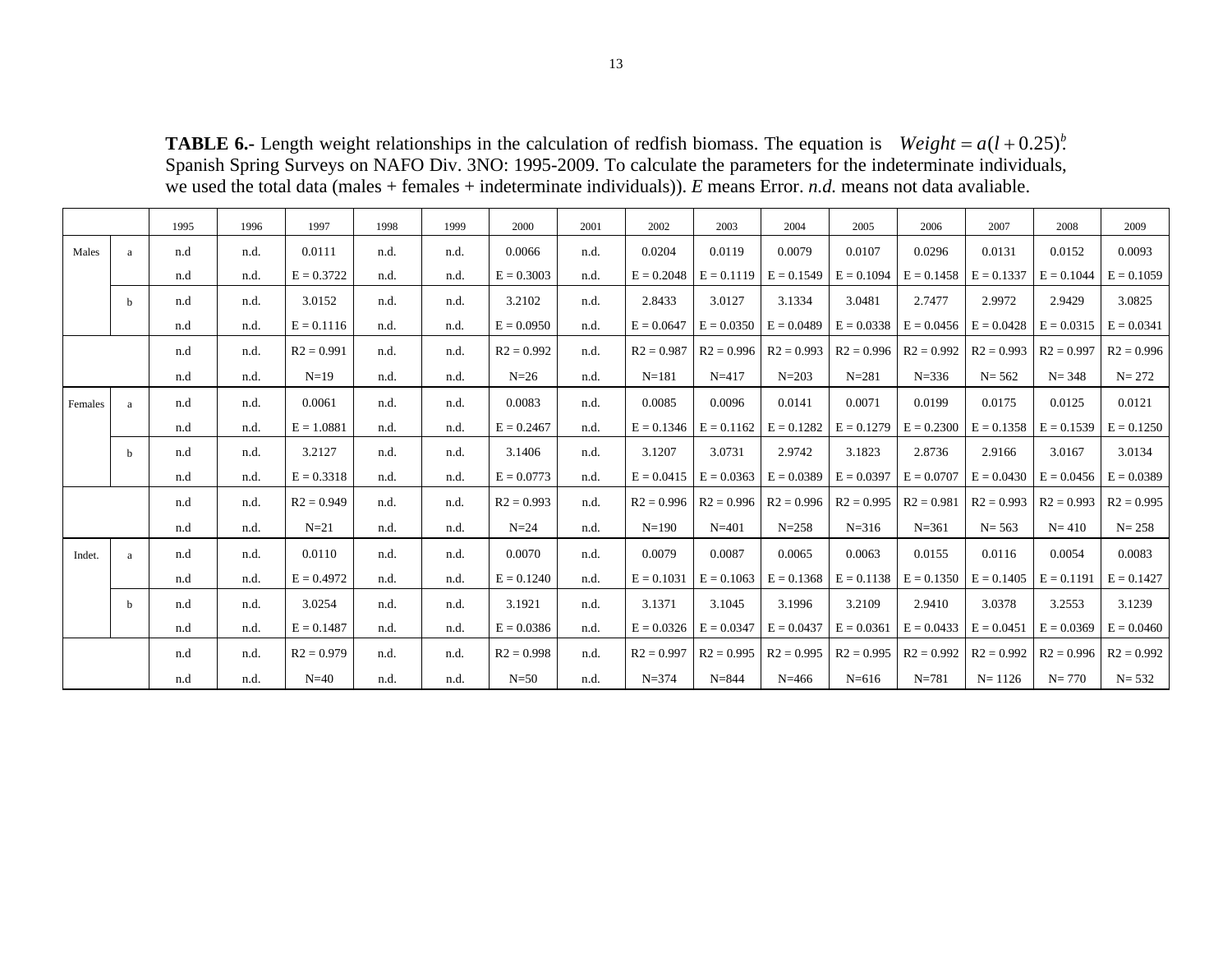**TABLE 7.-** Redfish length distribution. Estimated numbers per haul mean catches. Spanish Spring Survey on NAFO 3NO: 1995-2009. Indet. means indeterminate. 1995-2000 data are transformed C/V *Playa de Menduíña* data. 2002-2009 data are original R/V *Vizconde de Eza* data. In 2001, there are data from the two vessels. (\*) indicates untransformed data.

|                             |         | 1995                 |              |                               |        | 1996                       |                     |                     |       | 1997                       |                     |                     |                               | 1998                 |                |              |                               | 1999                 |       |               |
|-----------------------------|---------|----------------------|--------------|-------------------------------|--------|----------------------------|---------------------|---------------------|-------|----------------------------|---------------------|---------------------|-------------------------------|----------------------|----------------|--------------|-------------------------------|----------------------|-------|---------------|
| Lenght (cm.)                |         | Males Females Indet. |              | Total                         |        | Males Females Indet. Total |                     |                     |       | Males Females Indet. Total |                     |                     |                               | Males Females Indet. |                | Total        |                               | Males Females Indet. |       | Total         |
| 4                           | 0.000   | 0.000                | 0.000        | 0.000                         | 0.000  | 0.000                      |                     | $0.000 \quad 0.000$ | 0.000 | 0.000                      | $0.000 \quad 0.000$ |                     | 0.000                         | 0.000                | 0.000          | 0.000        | 0.000                         | 0.000                | 0.000 | 0.000         |
| 6                           | 0.000   | 0.000                | 0.000        | 0.000                         | 0.000  | 0.000                      | $0.000 \quad 0.000$ |                     | 0.000 | 0.000                      | $0.000 \quad 0.000$ |                     | 0.000                         | 0.000                | 0.000          | 0.000        | 0.000                         | 0.000                | 0.000 | 0.000         |
| 8                           | 0.000   | 0.000                | 0.000        | 0.000                         | 0.000  | 0.000                      | $0.000 \quad 0.000$ |                     | 0.000 | 0.000                      | $0.000 \quad 0.000$ |                     | 0.000                         | 0.000                | 0.000          | 0.000        | 0.000                         | 0.000                | 0.373 | 0.373         |
| 10                          | 1.568   | 0.167                | 0.000        | 1.735                         | 0.000  | 0.304                      |                     | 0.304 0.608         | 0.000 | 0.186                      | $0.000 \quad 0.186$ |                     | 0.000                         | 0.000                | 0.000          | 0.000        | 0.191                         | 0.000                | 0.021 | 0.211         |
| 12                          | 0.000   | 0.000                | 0.000        | 0.000                         | 0.000  | 0.262                      |                     | $0.000 \quad 0.262$ | 0.022 | 0.036                      | 0.000 0.058         |                     | 0.040                         | 0.008                | 0.008          | 0.055        | 1.950                         | 0.730                | 0.000 | 2.680         |
| 14                          | 0.588   | 0.000                | 0.000        | 0.588                         | 0.000  | 0.228                      |                     | 0.244 0.472         | 0.490 | 0.330                      | $0.000 \quad 0.820$ |                     | 0.806                         | 0.554                | 0.007          | 1.367        | 3.072                         | 1.419                | 0.000 | 4.491         |
| 16                          | 31.125  |                      |              | 20.294 0.000 51.418           | 1.398  | 0.000                      |                     | 0.000 1.398         | 0.946 | 0.619                      | 0.000 1.565         |                     | 3.584                         | 2.252                | 0.000          | 5.835        | 14.143                        | 9.646                |       | 0.000 23.788  |
| 18                          | 160.928 |                      |              | 195.648 0.000 356.576         | 9.625  | 4.654                      |                     | 0.000 14.279        | 3.054 | 1.336                      | 0.000 4.390         |                     | 3.956                         | 2.589                | 0.000          | 6.545        | 25.597                        | 16.121               |       | 0.000 41.718  |
| 20                          | 79.077  | 84.761               |              | 0.000 163.838                 | 11.810 | 16.314                     |                     | 0.000 28.124        | 6.772 | 3.978                      |                     | 0.000 10.750        | 28.656                        | 15.413               |                | 0.000 44.069 | 103.936                       | 26.874               |       | 0.000 130.810 |
| 22                          | 20.697  | 17.898               |              | 0.000 38.595                  | 3.778  | 4.779                      | 0.000 8.557         |                     | 3.850 | 2.553                      | $0.000 \quad 6.402$ |                     | 38.558                        | 40.190               |                | 0.000 78.747 | 92.112                        | 54.349               |       | 0.000 146.461 |
| 24                          | 3.661   | 9.337                |              | 0.000 12.998                  | 0.775  | 0.883                      |                     | 0.000 1.658         | 1.600 | 1.546                      | 0.000 3.146         |                     | 17.115                        | 27.574               |                | 0.000 44.690 | 22.120                        | 48.203               |       | 0.000 70.322  |
| 26                          | 3.835   | 1.894                | 0.000        | 5.729                         | 0.627  | 0.133                      |                     | 0.000 0.760         | 1.517 | 1.000                      | 0.000 2.516         |                     | 7.699                         | 14.565               |                | 0.000 22.264 | 11.792                        | 22.407               |       | 0.000 34.199  |
| 28                          | 5.954   | 5.448                |              | 0.000 11.402                  | 2.264  | 1.500                      |                     | 0.000 3.764         | 0.863 | 0.639                      | 0.000               | 1.502               | 4.151                         | 6.007                | 0.000          | 10.157       | 6.475                         | 10.949               | 0.000 | 17.424        |
| 30                          | 2.620   | 1.416                | 0.000        | 4.036                         | 4.042  | 3.409                      |                     | 0.000 7.452         | 1.238 | 1.244                      | 0.000 2.482         |                     | 1.286                         | 2.311                | 0.000          | 3.597        | 4.543                         | 5.023                | 0.000 | 9.566         |
| 32                          | 0.006   | 0.448                | 0.000        | 0.454                         | 1.683  | 2.532                      |                     | 0.000 4.215         | 1.516 | 1.025                      |                     | 0.000 2.540         | 1.259                         | 1.941                | 0.000          | 3.199        | 2.672                         | 3.126                | 0.000 | 5.798         |
| 34                          | 0.005   | 0.028                | 0.000        | 0.033                         | 0.334  | 0.334                      |                     | $0.000 \quad 0.668$ | 0.222 | 0.194                      |                     | $0.000 \quad 0.416$ | 0.538                         | 0.589                | 0.000          | 1.126        | 0.448                         | 1.456                | 0.000 | 1.905         |
| 36                          | 0.167   | 0.010                | 0.000        | 0.176                         | 0.000  | 0.154                      |                     | 0.000 0.154         | 0.100 | 0.046                      | $0.000 \quad 0.147$ |                     | 0.188                         | 0.064                | 0.000          | 0.252        | 0.145                         | 0.261                | 0.000 | 0.406         |
| 38                          | 0.122   | 0.038                | 0.000        | 0.160                         | 0.000  | 0.000                      |                     | $0.000 \quad 0.000$ | 0.168 | 0.118                      | $0.000 \quad 0.285$ |                     | 0.287                         | 0.008                | 0.000          | 0.295        | 0.270                         | 0.253                | 0.000 | 0.523         |
| 40                          | 0.046   | 0.033                | 0.000        | 0.078                         | 0.000  | 0.000                      |                     | $0.000 \quad 0.000$ | 0.022 | 0.074                      | $0.000 \quad 0.096$ |                     | 0.140                         | 0.029                | 0.000          | 0.169        | 0.010                         | 0.002                | 0.000 | 0.013         |
| 42                          | 0.000   | 0.031                | 0.000        | 0.031                         | 0.000  | 0.000                      |                     | $0.000 \quad 0.000$ | 0.000 | 0.000                      | $0.000 \quad 0.000$ |                     | 0.103                         | 0.000                | 0.000          | 0.103        | 0.021                         | 0.021                | 0.000 | 0.042         |
| 44                          | 0.000   | 0.070                | 0.000        | 0.070                         | 0.000  | 0.000                      |                     | $0.000 \quad 0.000$ | 0.000 | 0.017                      | 0.000 0.017         |                     | 0.000                         | 0.000                | 0.000          | 0.000        | 0.003                         | 0.002                | 0.000 | 0.005         |
| 46                          | 0.000   | 0.000                | 0.000        | 0.000                         | 0.000  | 0.000                      |                     | $0.000 \quad 0.000$ | 0.000 | 0.000                      | $0.000 \quad 0.000$ |                     | 0.000                         | 0.000                | 0.000          | 0.000        | 0.000                         | 0.000                | 0.000 | 0.000         |
| 48                          | 0.000   | 0.060                | 0.000        | 0.060                         | 0.000  | 0.000                      | $0.000 \quad 0.000$ |                     | 0.000 | 0.000                      | $0.000 \quad 0.000$ |                     | 0.000                         | 0.000                | 0.000          | 0.000        | 0.000                         | 0.000                | 0.000 | 0.000         |
| 50                          | 0.000   | 0.000                | 0.000        | 0.000                         | 0.000  | 0.000                      | $0.000 \quad 0.000$ |                     | 0.000 | 0.000                      | $0.000 \quad 0.000$ |                     | 0.000                         | 0.000                | 0.000          | 0.000        | 0.000                         | 0.000                | 0.000 | 0.000         |
| 52                          | 0.000   | 0.000                | 0.000        | 0.000                         | 0.000  | 0.000                      |                     | $0.000 \quad 0.000$ | 0.000 | 0.000                      | $0.000 \quad 0.000$ |                     | 0.000                         | 0.000                | 0.000          | 0.000        | 0.000                         | 0.000                | 0.000 | 0.000         |
| Total                       |         |                      |              | 310.398 337.580 0.000 647.978 |        | 36.336 35.486 0.548 72.370 |                     |                     |       | 22.380 14.940 0.000 37.320 |                     |                     | 108.363 114.093 0.015 222.471 |                      |                |              | 289.499 200.841 0.394 490.734 |                      |       |               |
| $N^{\circ}$ samples $(*)$ : |         |                      |              | 11                            |        |                            |                     | $\boldsymbol{2}$    |       |                            |                     | 19                  |                               |                      |                | 23           |                               |                      |       | 48            |
| $N^{\circ}$ Ind. $(*)$ :    | 887     | 804                  | $\mathbf{0}$ | 1691                          | 252    | 251                        | $\mathfrak{2}$      | $\overline{c}$      | 1165  | 696                        | $\mathbf{0}$        | 1861                | 1591                          | 1451                 | $\overline{2}$ | 3044         | 3291                          | 2607                 | 17    | 5915          |
| Sampled catch:              |         |                      |              | 244                           |        |                            |                     | 183                 |       |                            |                     | 370                 |                               |                      |                | 544          |                               |                      |       | 1403          |
| Range $(*)$ :               |         |                      |              | 11-48                         |        |                            |                     | $11-36$             |       |                            |                     | $11 - 45$           |                               |                      |                | 12-42        |                               |                      |       | $8 - 45$      |
| Total catch:                |         |                      |              | 10964                         |        |                            |                     | 4324                |       |                            |                     | 1791                |                               |                      |                | 18553        |                               |                      |       | 37339         |
| Total hauls (*):            |         |                      |              | 77                            |        |                            |                     | 112                 |       |                            |                     | 128                 |                               |                      |                | 124          |                               |                      |       | 114           |
|                             |         |                      |              |                               |        |                            |                     |                     |       |                            |                     |                     |                               |                      |                |              |                               |                      |       |               |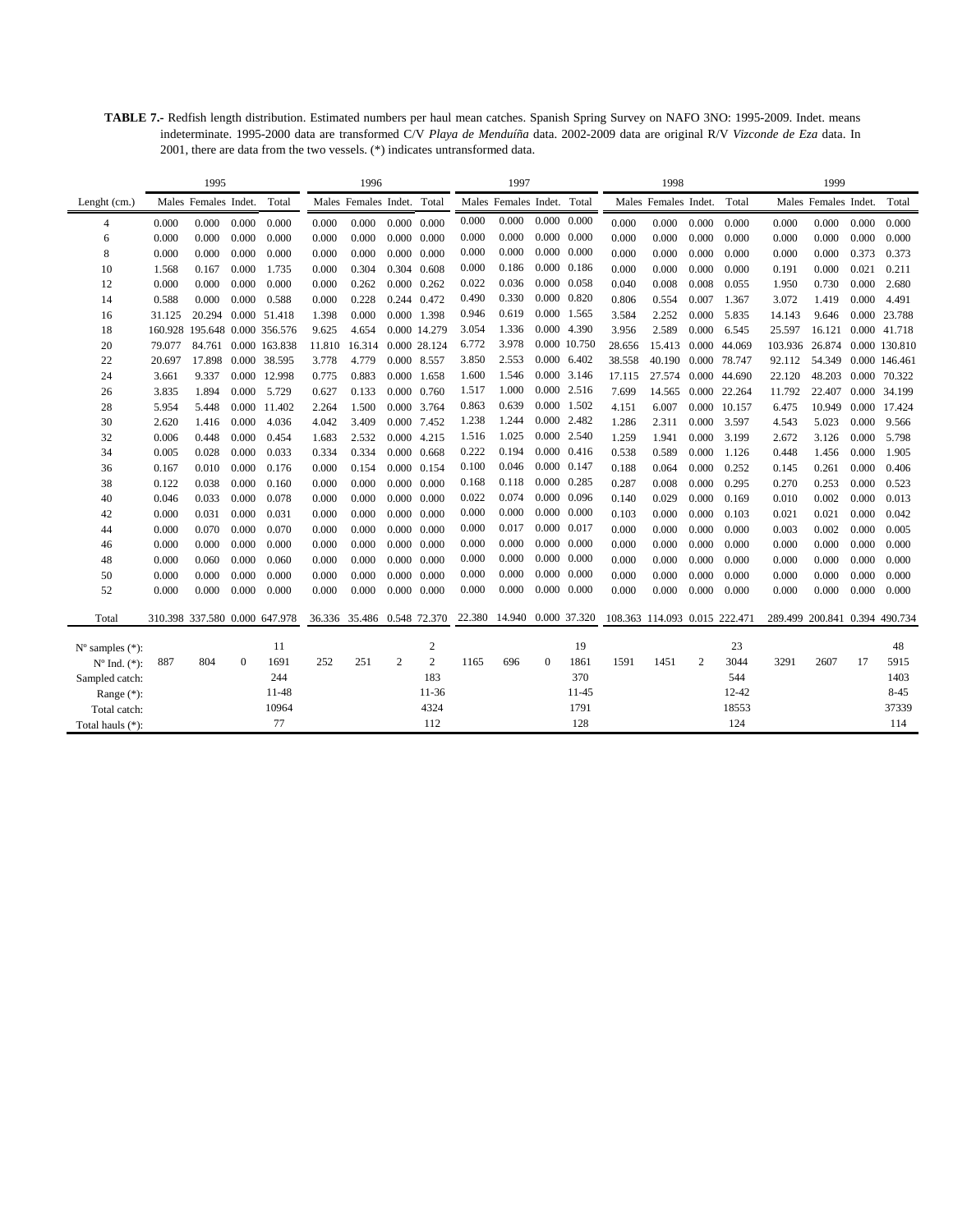**TABLE 7 (cont.).-** Redfish length distribution. Estimated numbers per haul mean catches. Spanish Spring Survey on NAFO 3NO: 1995-2009. Indet. means indeterminate. 1995-2000 data are transformed C/V *Playa de Menduíña* data. 2002-2009 data are original R/V *Vizconde de Eza* data. In 2001, there are data from the two vessels. (\*) indicates untransformed data.

|                             |         | 2000                          |              |                      |                               | 2001                 |       |                      |        | 2002                 |             |                     |        | 2003                 |       |                                                        |                               | 2004          |        |          |
|-----------------------------|---------|-------------------------------|--------------|----------------------|-------------------------------|----------------------|-------|----------------------|--------|----------------------|-------------|---------------------|--------|----------------------|-------|--------------------------------------------------------|-------------------------------|---------------|--------|----------|
| Lenght (cm.)                |         | Males Females Indet.          |              | Total                |                               | Males Females Indet. |       | Total                |        | Males Females Indet. |             | Total               |        | Males Females Indet. |       | Total                                                  |                               | Males Females | Indet. | Total    |
| $\overline{4}$              | 0.000   | 0.000                         | 0.000        | 0.000                | 0.000                         | 0.000                | 0.000 | 0.000                | 0.000  | 0.000                |             | 0.032 0.032         | 0.000  | 0.000                | 0.049 | 0.049                                                  | 0.000                         | 0.000         | 0.000  | 0.000    |
| 6                           | 0.000   | 0.000                         | 0.000        | 0.000                | 0.093                         | 0.000                | 0.635 | 0.729                | 0.007  | 0.000                |             | 0.824 0.831         | 0.000  | 0.000                | 0.494 | 0.494                                                  | 0.000                         | 0.000         | 1.835  | 1.835    |
| 8                           | 0.235   | 0.000                         | 0.000        | 0.235                | 0.070                         | 0.140                | 0.246 | 0.456                | 0.009  | 0.000                |             | 0.146 0.155         | 0.041  | 0.010                | 0.137 | 0.188                                                  | 0.096                         | 0.009         | 15.440 | 15.544   |
| 10                          | 0.550   | 0.000                         | 0.000        | 0.550                | 0.132                         | 0.105                | 0.088 | 0.325                | 0.024  | 0.012                |             | 0.030 0.066         | 0.071  | 0.010                | 0.092 | 0.173                                                  | 0.585                         | 0.490         | 2.260  | 3.335    |
| 12                          | 11.077  | 0.370                         |              | 0.000 11.448         | 1.112                         | 0.252                | 0.133 | 1.497                | 0.117  | 0.011                |             | 0.007 0.135         | 0.076  | 0.016                | 0.051 | 0.143                                                  | 2.988                         | 1.786         | 0.035  | 4.808    |
| 14                          | 26.016  | 2.705                         |              | 0.000 28.722         | 3.068                         | 0.714                | 0.000 | 3.783                | 0.547  | 0.271                |             | 0.000 0.818         | 0.666  | 0.302                | 0.000 | 0.968                                                  | 3.194                         | 1.185         | 0.000  | 4.379    |
| 16                          | 45.205  | 15.696 0.000 60.901           |              |                      | 7.262                         | 3.300                |       | 0.000 10.562         | 2.825  | 2.453                |             | 0.005 5.283         | 3.104  | 1.212                | 0.000 | 4.316                                                  | 7.986                         | 3.334         | 0.000  | 11.320   |
| 18                          | 95.961  | 65.994                        |              | 0.000 161.955        | 30.279                        |                      |       | 11.125 0.000 41.403  | 8.402  | 6.602                |             | 0.000 15.005        | 13.571 | 6.794                | 0.000 | 20.365                                                 | 14.848                        | 8.334         | 0.000  | 23.182   |
| 20                          | 124.018 |                               |              | 69.840 0.000 193.858 | 80.845                        |                      |       | 52.392 0.000 133.238 | 13.836 | 9.661                |             | 0.000 23.497        |        | 20.579 13.557        |       | 0.000 34.137                                           | 25.352                        | 15.023        | 0.000  | 40.376   |
| 22                          | 164.144 | 62.062                        |              | 0.000 226.206        | 93.056                        |                      |       | 29.592 0.000 122.648 | 11.573 | 9.492                |             | 0.007 21.072        | 17.586 | 11.589               |       | 0.000 29.175                                           | 29.020                        | 17.416        | 0.000  | 46.435   |
| 24                          | 44.640  |                               |              | 74.516 0.000 119.156 | 54.145                        |                      |       | 26.851 0.000 80.996  | 4.945  | 4.364                |             | 0.000 9.309         | 9.445  | 6.249                |       | 0.000 15.695                                           | 20.864                        | 11.753        | 0.000  | 32.616   |
| 26                          | 5.084   | 26.067                        |              | 0.000 31.151         | 5.520                         | 25.614               |       | 0.000 31.135         | 1.374  | 1.503                |             | 0.000 2.877         | 3.028  | 3.058                | 0.000 | 6.087                                                  | 8.074                         | 12.950        | 0.000  | 21.025   |
| 28                          | 0.957   | 5.879                         | 0.000        | 6.836                | 1.112                         | 4.952                | 0.000 | 6.064                | 1.345  | 0.928                |             | 0.000 2.273         | 1.090  | 1.396                | 0.000 | 2.486                                                  | 4.091                         | 10.927        | 0.000  | 15.018   |
| 30                          | 0.118   | 2.656                         | 0.000        | 2.774                | 1.232                         | 1.733                | 0.000 | 2.965                | 0.564  | 0.973                |             | 0.000 1.537         | 0.598  | 0.634                | 0.000 | 1.232                                                  | 3.311                         | 5.628         | 0.000  | 8.939    |
| 32                          | 0.264   | 0.576                         | 0.000        | 0.840                | 0.910                         | 1.082                | 0.000 | 1.992                | 0.614  | 0.734                |             | 0.000 1.347         | 0.604  | 0.638                | 0.000 | 1.242                                                  | 1.010                         | 3.365         | 0.000  | 4.375    |
| 34                          | 0.040   | 0.399                         | 0.000        | 0.439                | 0.342                         | 0.615                | 0.000 | 0.958                | 0.189  | 0.352                | 0.000 0.541 |                     | 0.293  | 0.446                | 0.000 | 0.739                                                  | 0.813                         | 2.093         | 0.000  | 2.906    |
| 36                          | 0.000   | 0.032                         | 0.000        | 0.032                | 0.209                         | 0.349                | 0.000 | 0.558                | 0.080  | 0.159                |             | 0.000 0.239         | 0.119  | 0.148                | 0.000 | 0.267                                                  | 0.262                         | 0.491         | 0.000  | 0.753    |
| 38                          | 0.000   | 0.000                         | 0.000        | 0.000                | 0.025                         | 0.023                | 0.000 | 0.048                | 0.033  | 0.006                |             | 0.000 0.039         | 0.055  | 0.077                | 0.000 | 0.132                                                  | 0.063                         | 0.090         | 0.000  | 0.153    |
| 40                          | 0.000   | 0.000                         | 0.000        | 0.000                | 0.035                         | 0.011                | 0.000 | 0.047                | 0.003  | 0.000                |             | 0.000 0.003         | 0.037  | 0.050                | 0.000 | 0.087                                                  | 0.044                         | 0.094         | 0.000  | 0.137    |
| 42                          | 0.000   | 0.000                         | 0.000        | 0.000                | 0.004                         | 0.000                | 0.000 | 0.004                | 0.000  | 0.006                |             | 0.000 0.006         | 0.037  | 0.005                | 0.000 | 0.042                                                  | 0.000                         | 0.000         | 0.000  | 0.000    |
| 44                          | 0.000   | 0.000                         | 0.000        | 0.000                | 0.000                         | 0.000                | 0.000 | 0.000                | 0.000  | 0.000                |             | $0.000 \quad 0.000$ | 0.000  | 0.019                | 0.000 | 0.019                                                  | 0.010                         | 0.000         | 0.000  | 0.010    |
| 46                          | 0.000   | 0.000                         | 0.000        | 0.000                | 0.000                         | 0.000                | 0.000 | 0.000                | 0.000  | 0.000                |             | $0.000 \quad 0.000$ | 0.000  | 0.000                | 0.000 | 0.000                                                  | 0.000                         | 0.000         | 0.000  | 0.000    |
| 48                          | 0.000   | 0.000                         | 0.000        | 0.000                | 0.000                         | 0.000                | 0.000 | 0.000                | 0.000  | 0.000                |             | $0.000 \quad 0.000$ | 0.000  | 0.000                | 0.000 | 0.000                                                  | 0.000                         | 0.000         | 0.000  | 0.000    |
| 50                          | 0.000   | 0.000                         | 0.000        | 0.000                | 0.000                         | 0.000                | 0.000 | 0.000                | 0.000  | 0.000                |             | $0.000 \quad 0.000$ | 0.000  | 0.000                | 0.000 | 0.000                                                  | 0.000                         | 0.000         | 0.000  | 0.000    |
| 52                          | 0.000   | 0.000                         | 0.000        | 0.000                | 0.000                         | 0.000                | 0.000 | 0.000                | 0.000  | 0.000                |             | $0.000 \quad 0.000$ | 0.000  | 0.000                | 0.000 | 0.000                                                  | 0.000                         | 0.000         | 0.000  | 0.000    |
| Total                       |         | 518.308 326.794 0.000 845.102 |              |                      | 279.454 158.851 1.103 439.408 |                      |       |                      |        |                      |             |                     |        |                      |       | 46.486 37.526 1.051 85.063 71.002 46.210 0.822 118.034 | 122.610 94.967 19.569 237.147 |               |        |          |
| $N^{\circ}$ samples $(*)$ : |         |                               |              | 21                   |                               |                      |       | 36                   |        |                      |             | 58                  |        |                      |       | 45                                                     |                               |               |        | 45       |
| $N^{\circ}$ Ind. $(*)$ :    | 2169    | 1499                          | $\mathbf{0}$ | 3668                 | 2651                          | 1831                 | 104   | 4586                 | 2186   | 1744                 | 157         | 4087                | 2854   | 1968                 | 131   | 4953                                                   | 3287                          | 2771          | 688    | 6746     |
| Sampled catch:              |         |                               |              | 578                  |                               |                      |       | 798                  |        |                      |             | 685                 |        |                      |       | 908                                                    |                               |               |        | 1326     |
| Range $(*)$ :               |         |                               |              | $9 - 37$             |                               |                      |       | $6 - 42$             |        |                      |             | $5 - 43$            |        |                      |       | $5 - 44$                                               |                               |               |        | $6 - 44$ |
| Total catch:                |         |                               |              | 37160                |                               |                      |       | 17897                |        |                      |             | 2794                |        |                      |       | 3463                                                   |                               |               |        | 7270     |
| Total hauls (*):            |         |                               |              | 118                  |                               |                      |       | 123                  |        |                      |             | 125                 |        |                      |       | 118                                                    |                               |               |        | 120      |
|                             |         |                               |              |                      |                               |                      |       |                      |        |                      |             |                     |        |                      |       |                                                        |                               |               |        |          |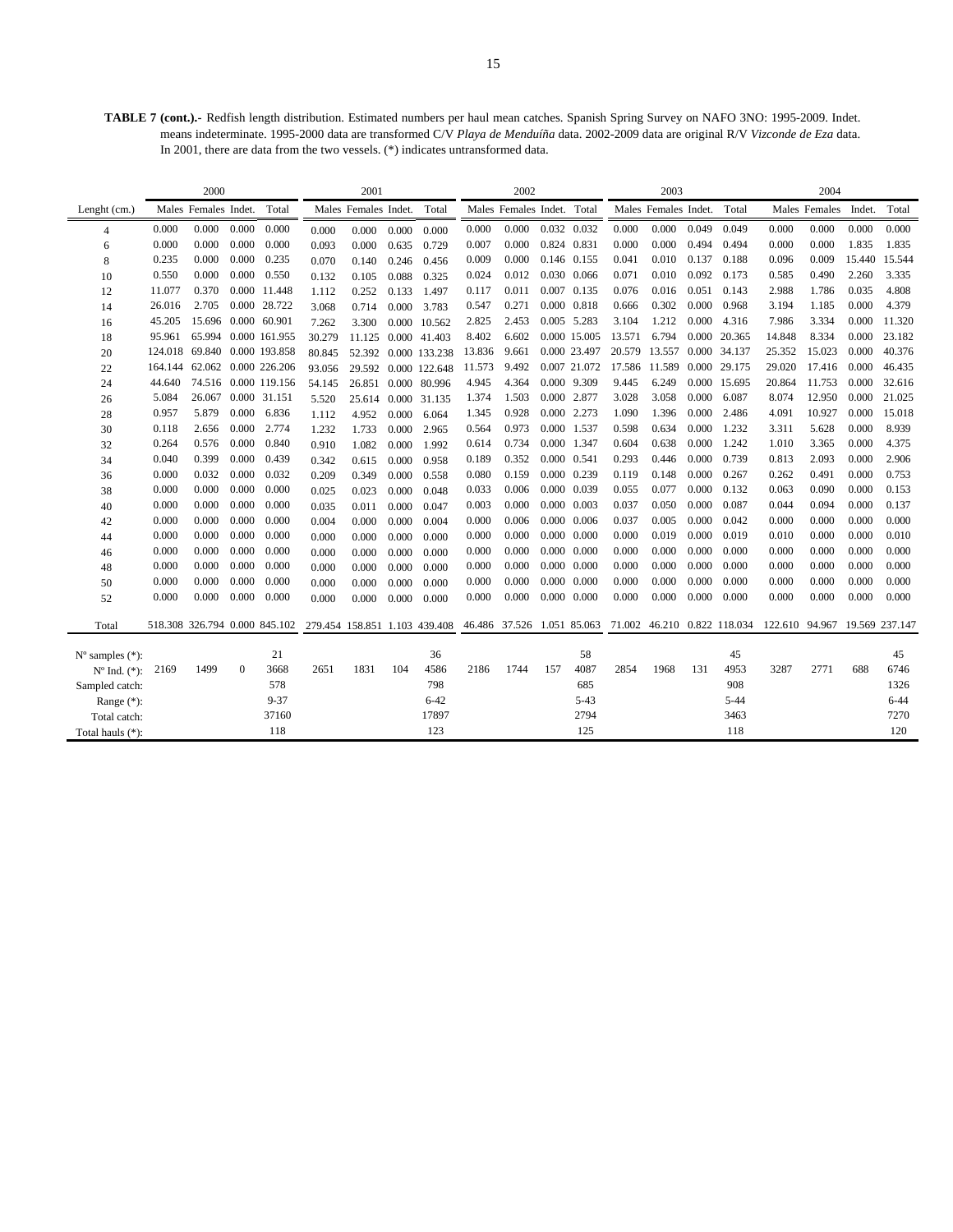**TABLE 7 (cont.).-** Redfish length distribution. Estimated numbers per haul mean catches. Spanish Spring Survey on NAFO 3NO: 1995-2009. Indet. means indeterminate. 1995-2000 data are transformed C/V *Playa de Menduíña* data. 2002-2009 data are original R/V *Vizconde de Eza* data. In 2001, there are data from the two vessels. (\*) indicates untransformed data.

|                             |                | 2005                 |        |                                 |                                 | 2006          |                 |                |                               | 2007                 |       |                      |                               | 2008                    |       |               |                                  | 2009                  |       |                        |
|-----------------------------|----------------|----------------------|--------|---------------------------------|---------------------------------|---------------|-----------------|----------------|-------------------------------|----------------------|-------|----------------------|-------------------------------|-------------------------|-------|---------------|----------------------------------|-----------------------|-------|------------------------|
| Lenght (cm.)                |                | Males Females Indet. |        | Total                           |                                 | Males Females | Indet.          | Total          |                               | Males Females Indet. |       | Total                |                               | Males Females Indet.    |       | Total         | Males                            | Females Indet.        |       | Total                  |
| 4                           | 0.000          | 0.000                | 0.000  | 0.000                           | 0.000                           | 0.000         | 0.000           | 0.000          | 0.000                         | 0.000                | 0.000 | 0.000                | 0.000                         | 0.000                   | 0.054 | 0.054         | 0.000                            | 0.000                 | 0.029 | 0.029                  |
| 6                           | 0.000          | 0.000                | 1.299  | 1.299                           | 0.000                           | 0.000         | 1.925           | 1.925          | 1.538                         | 0.992                | 1.932 | 4.463                | 0.000                         | 0.000                   | 0.609 | 0.609         | 0.012                            | 0.006                 | 0.157 | 0.175                  |
| 8                           | 0.025          | 0.016                | 13.803 | 13.844                          | 0.101                           | 0.000         | 7.759           | 7.860          | 1.962                         | 1.041                | 0.765 | 3.768                | 0.000                         | 0.000                   | 0.235 | 0.235         | 0.561                            | 0.214                 | 0.383 | 1.158                  |
| 10                          | 2.311          | 0.791                | 65.499 | 68.601                          | 0.046                           | 0.005         | 18.813          | 18.864         | 0.271                         | 0.346                | 0.038 | 0.655                | 0.176                         | 0.000                   |       | 0.312 0.488   | 17.045                           | 1.568                 | 0.282 | 18.894                 |
| 12                          | 2.604          | 1.086                | 9.894  | 13.584                          | 3.827                           | 0.257         | 144.295 148.379 |                | 6.388                         | 5.708                |       | 0.000 12.096         | 0.913                         | 0.706                   |       | 0.084 1.703   | 22.492                           | 11.619                | 0.194 | 34.304                 |
| 14                          | 8.181          | 3.746                | 4.718  | 16.645                          | 33.406                          | 11.929        |                 | 74.618 119.953 | 39.163                        | 21.848 0.253 61.264  |       |                      | 13.336                        | 6.951                   |       | 0.015 20.302  | 69.841                           |                       |       | 31.618 0.173 101.633   |
| 16                          | 31.540         | 18.911               | 0.000  | 50.451                          | 38.481                          | 22.435        | 0.295           | 61.211         | 53.019                        | 34.924 0.022 87.965  |       |                      | 97.925                        | 72.091                  |       | 0.521 170.537 | 651.956                          |                       |       | 387.072 0.000 1039.028 |
| 18                          | 127.565 95.825 |                      | 0.000  | 223.390                         | 43.868                          | 17.528        | 0.000           | 61.396         | 32.554                        | 26.051 0.000 58.605  |       |                      | 58.825                        | 43.382 0.174 102.381    |       |               | 2024.106 1346.781 2.424 3373.311 |                       |       |                        |
| 20                          | 99.190         | 82.519               | 0.000  | 181.709                         | 101.412 67.577                  |               | 0.000           | 168.990        | 38.128                        | 24.719 0.000 62.847  |       |                      | 27.018                        | 19.002 0.000 46.019     |       |               | 435.925                          | 536.721 0.000 972.645 |       |                        |
| 22                          | 139.418 78.585 |                      | 0.000  | 218.003                         | 101.794                         | 64.618        | 0.000           | 166.412        | 70.528                        |                      |       | 41.682 0.000 112.210 | 54.626                        | 21.270 0.000 75.896     |       |               | 268.644                          | 161.718 0.000 430.363 |       |                        |
| 24                          | 118.143        | 75.200               | 0.000  | 193.342                         | 46.037                          | 39.015        | 0.000           | 85.052         | 70.387                        |                      |       | 42.600 0.000 112.986 | 52.035                        | 37.069 0.000 89.105     |       |               | 188.590                          | 165.000 0.000 353.591 |       |                        |
| 26                          | 27.239         | 64.010               | 0.000  | 91.249                          | 20.205                          | 30.957        | 0.000           | 51.162         | 28.763                        |                      |       | 35.643 0.000 64.406  | 16.620                        | 33.127                  |       | 0.000 49.747  | 47.409                           |                       |       | 126.397 0.000 173.806  |
| 28                          | 7.480          | 48.991               | 0.000  | 56.471                          | 5.828                           | 19.128        | 0.000           | 24.956         | 5.758                         | 26.387 0.000 32.144  |       |                      | 2.858                         | 15.003                  | 0.000 | 17.861        | 16.106                           | 49.709                | 0.000 | 65.815                 |
| 30                          | 4.489          | 18.600               | 0.000  | 23.089                          | 1.813                           | 10.604        | 0.000           | 12.416         | 3.989                         | 21.517 0.000         |       | 25.506               | 0.993                         | 5.352                   | 0.000 | 6.345         | 4.672                            | 20.094                | 0.000 | 24.765                 |
| 32                          | 1.967          | 8.347                | 0.000  | 10.314                          | 0.951                           | 5.798         | 0.000           | 6.749          | 6.761                         | 14.422 0.000 21.183  |       |                      | 2.179                         | 2.796                   | 0.000 | 4.975         | 1.869                            | 4.131                 | 0.000 | 6.000                  |
| 34                          | 0.955          | 3.538                | 0.000  | 4.493                           | 0.385                           | 2.818         | 0.000           | 3.202          | 5.081                         | 7.270                |       | 0.000 12.351         | 1.536                         | 1.828                   | 0.000 | 3.364         | 1.645                            | 2.313                 | 0.000 | 3.958                  |
| 36                          | 2.018          | 1.154                | 0.000  | 3.172                           | 0.215                           | 0.957         | 0.000           | 1.173          | 2.247                         | 7.218                | 0.000 | 9.465                | 0.414                         | 0.752                   | 0.000 | 1.166         | 3.251                            | 1.316                 | 0.000 | 4.567                  |
| 38                          | 0.428          | 0.347                | 0.000  | 0.775                           | 0.259                           | 0.175         | 0.000           | 0.434          | 1.745                         | 0.991                | 0.000 | 2.736                | 0.225                         | 0.268                   | 0.000 | 0.493         | 0.165                            | 0.180                 | 0.000 | 0.345                  |
| 40                          | 0.120          | 0.295                | 0.000  | 0.415                           | 0.267                           | 0.068         | 0.000           | 0.335          | 0.328                         | 0.057                | 0.000 | 0.385                | 0.058                         | 0.144                   | 0.000 | 0.202         | 0.078                            | 0.013                 | 0.000 | 0.092                  |
| 42                          | 0.127          | 0.161                | 0.000  | 0.288                           | 0.000                           | 0.075         | 0.000           | 0.075          | 0.066                         | 0.040                | 0.000 | 0.106                | 0.024                         | 0.050                   | 0.000 | 0.074         | 0.090                            | 0.022                 | 0.000 | 0.112                  |
| 44                          | 0.000          | 0.027                | 0.000  | 0.027                           | 0.000                           | 0.000         | 0.000           | 0.000          | 0.000                         | 0.013                | 0.000 | 0.013                | 0.018                         | 0.000                   | 0.000 | 0.018         | 0.028                            | 0.006                 | 0.000 | 0.034                  |
| 46                          | 0.000          | 0.000                | 0.000  | 0.000                           | 0.000                           | 0.000         | 0.000           | 0.000          | 0.000                         | 0.000                | 0.000 | 0.000                | 0.000                         | 0.000                   | 0.000 | 0.000         | 0.000                            | 0.000                 | 0.000 | 0.000                  |
| 48                          | 0.000          | 0.000                | 0.000  | 0.000                           | 0.000                           | 0.000         | 0.000           | 0.000          | 0.000                         | 0.000                | 0.000 | 0.000                | 0.000                         | 0.000                   | 0.000 | 0.000         | 0.000                            | 0.000                 | 0.000 | 0.000                  |
| 50                          | 0.000          | 0.000                | 0.000  | 0.000                           | 0.000                           | 0.000         | 0.000           | 0.000          | 0.000                         | 0.000                | 0.000 | 0.000                | 0.000                         | 0.000                   | 0.000 | 0.000         | 0.000                            | 0.000                 | 0.000 | 0.000                  |
| 52                          | 0.000          | 0.000                | 0.000  | 0.000                           | 0.000                           | 0.000         | 0.000           | 0.000          | 0.000                         | $0.000 \quad 0.000$  |       | 0.000                | 0.000                         | $0.013$ $0.000$ $0.013$ |       |               | 0.000                            | 0.000                 | 0.000 | 0.000                  |
| Total                       |                |                      |        | 573.800 502.147 95.213 1171.160 | 398.896 293.944 247.705 940.545 |               |                 |                | 368.676 313.470 3.009 685.155 |                      |       |                      | 329.779 259.804 2.004 591.587 |                         |       |               | 3754.484 2846.498 3.642 6604.624 |                       |       |                        |
| $N^{\circ}$ samples $(*)$ : |                |                      |        | 55                              |                                 |               |                 | 55             |                               |                      |       | 42                   |                               |                         |       | 52            |                                  |                       |       | 39                     |
| $N^{\circ}$ Ind. $(*)$ :    | 3892           | 3835                 | 1387   | 9114                            | 3677                            | 3437          | 1408            | 8522           | 3413                          | 3162                 | 341   | 6916                 | 3445                          | 3398                    | 128   | 6971          | 3418                             | 2763                  | 68    | 6249                   |
| Sampled catch:              |                |                      |        | 1875                            |                                 |               |                 | 1785           |                               |                      |       | 1378                 |                               |                         |       | 1453          |                                  |                       |       | 1034                   |
| Range $(*)$ :               |                |                      |        | $6 - 45$                        |                                 |               |                 | $6 - 43$       |                               |                      |       | $6 - 44$             |                               |                         |       | $5 - 52$      |                                  |                       |       | $5 - 44$               |
| Total catch:                |                |                      |        | 28602                           |                                 |               |                 | 21223          |                               |                      |       | 22229                |                               |                         |       | 14874         |                                  |                       |       | 99847                  |
| Total hauls (*):            |                |                      |        | 119                             |                                 |               |                 | 120            |                               |                      |       | 110                  |                               |                         |       | 122           |                                  |                       |       | 109                    |
|                             |                |                      |        |                                 |                                 |               |                 |                |                               |                      |       |                      |                               |                         |       |               |                                  |                       |       |                        |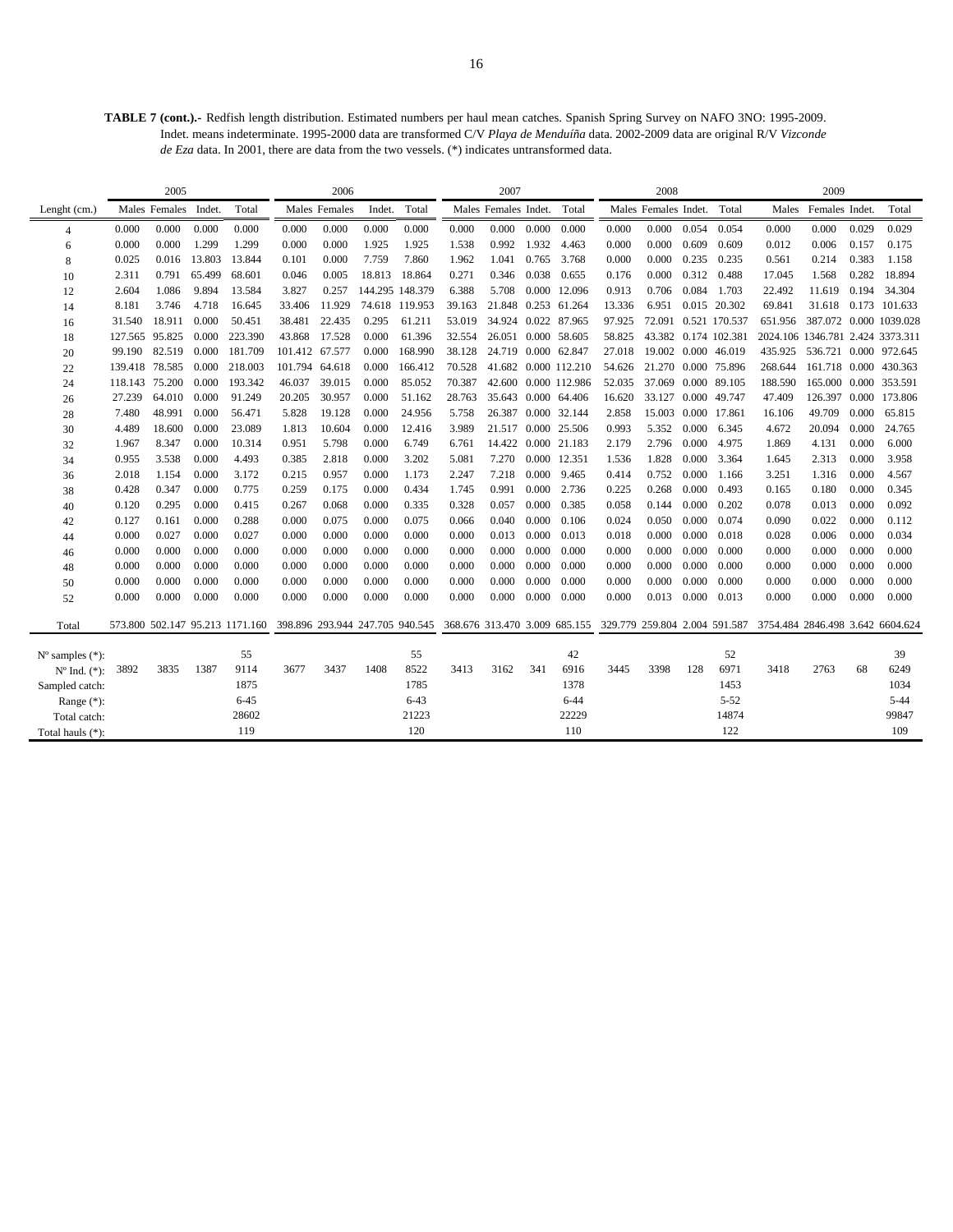

**FIGURE 1.-** Redfish stratified mean catches in Kg and ±SD and mean number per tow by year. Spanish Spring surveys on NAFO Div. 3NO: 1995-2004 (1995-2000 transformed data from C/V *Playa de Menduíña*; 2002-2009 original data from R/V *Vizconde de Eza*. In 2001, there are data from the two vessels).



**FIGURE 2.-** Redfish biomass in tons and ±SD by year. Spanish Spring surveys on NAFO Div. 3NO: 1995-2004 (1995-2000 transformed data from C/V *Playa de Menduíña*; 2002-2004 original data from R/V *Vizconde de Eza*. In 2001, there are data from the two vessels).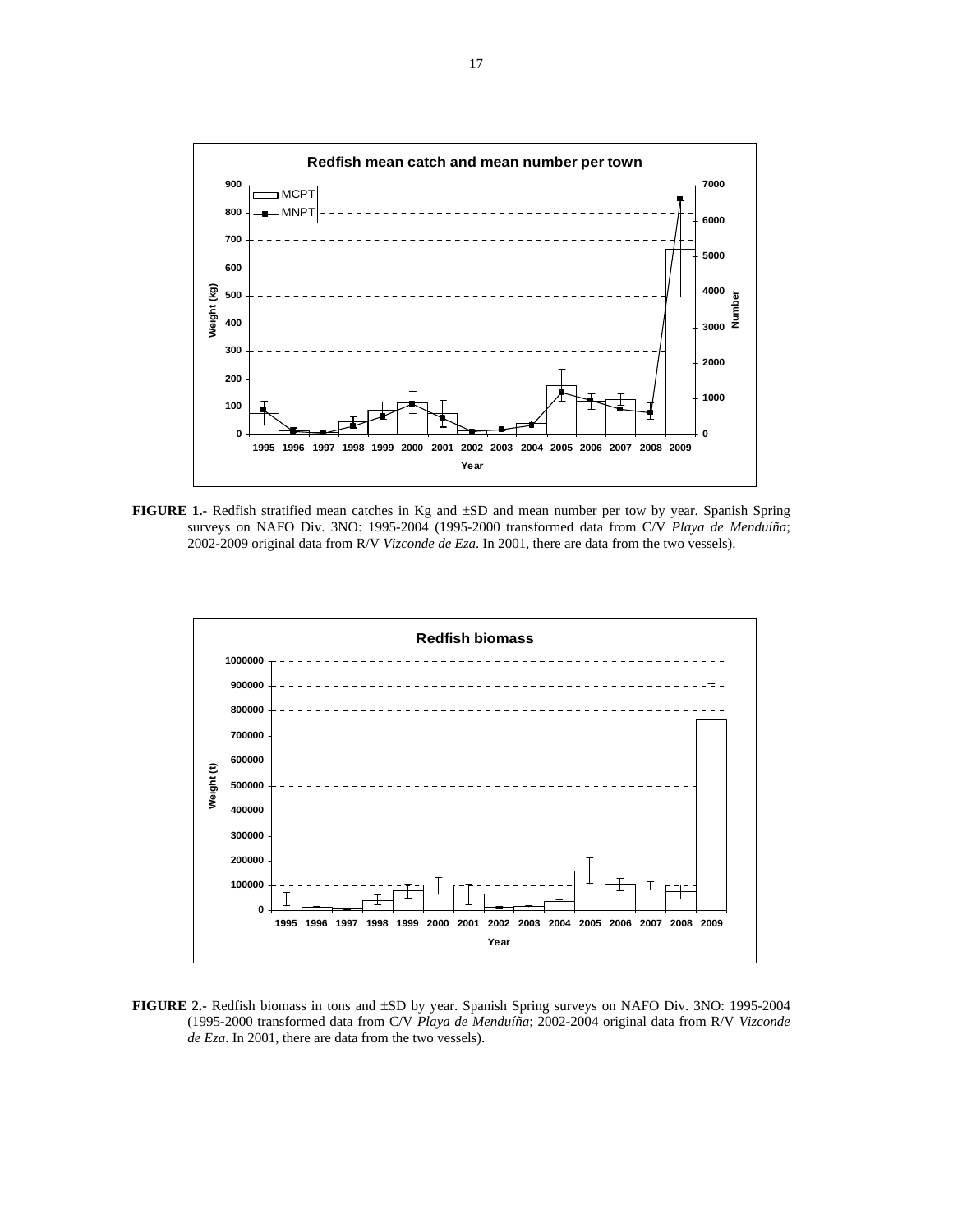

 **FIGURE 3.-** Redfish biomass in tons transformed with the two different methods: MCG and Warren.



**FIGURE 4.-** Ratios of *Campelen* catch to *Pedreira* catch, by length group, of redfish, from comparative fishing trials between the two gears on the C/V *Playa de Menduíña* and the R/V *Vizconde de Eza*. The dots are the observed ratios and the curve is the fitted line.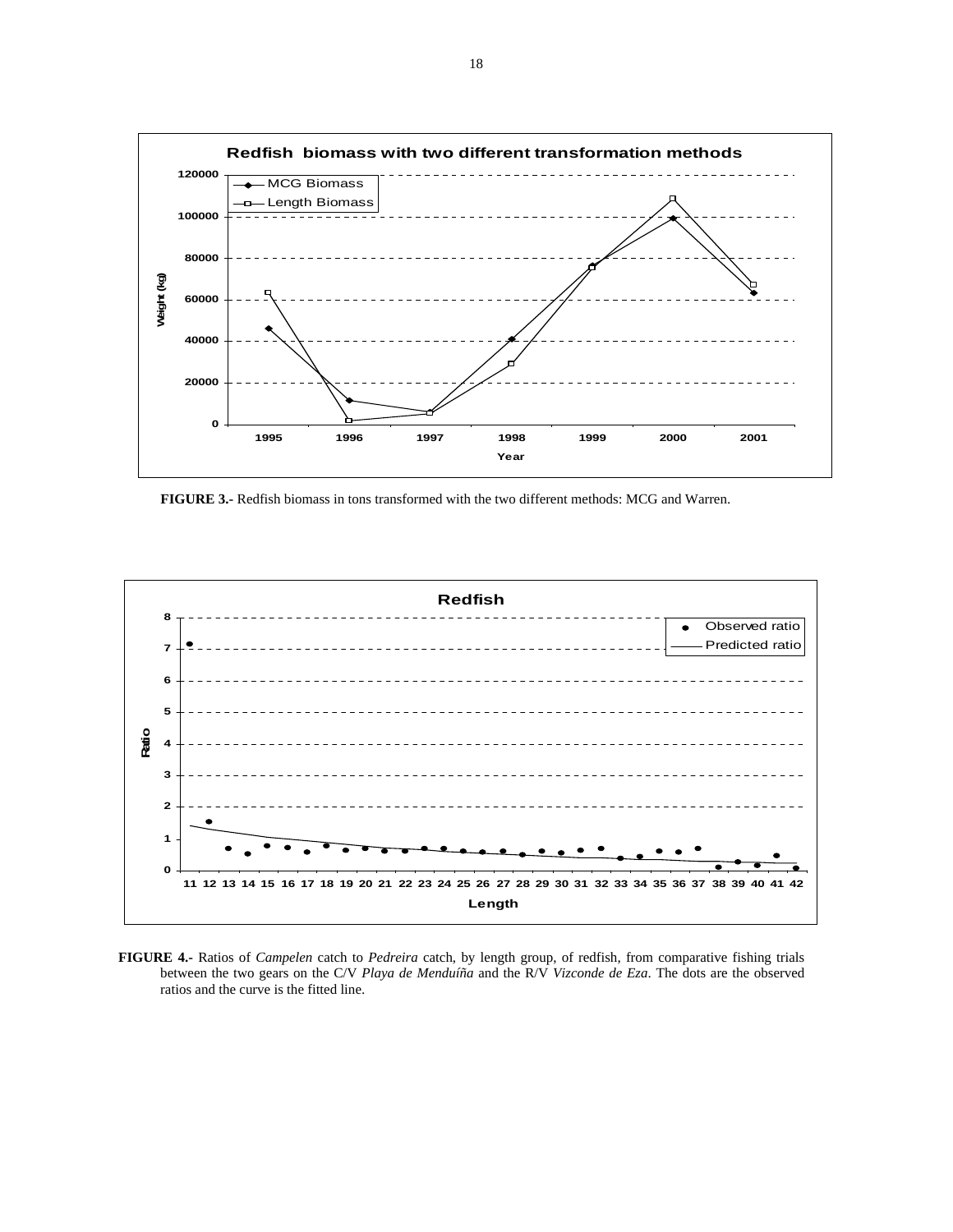

**FIGURE 5.-** Redfish length distribution (cm) on NAFO 3NO: 1995-2009. Number per stratified mean catches. 1995-2000 data are transformed data from C/V *Playa de Menduíña*, and 2002-2004 data are original from R/V *Vizconde de Eza*. In 2001, there are data from the two vessels. The 2009 graph has a different y-axis upper limit.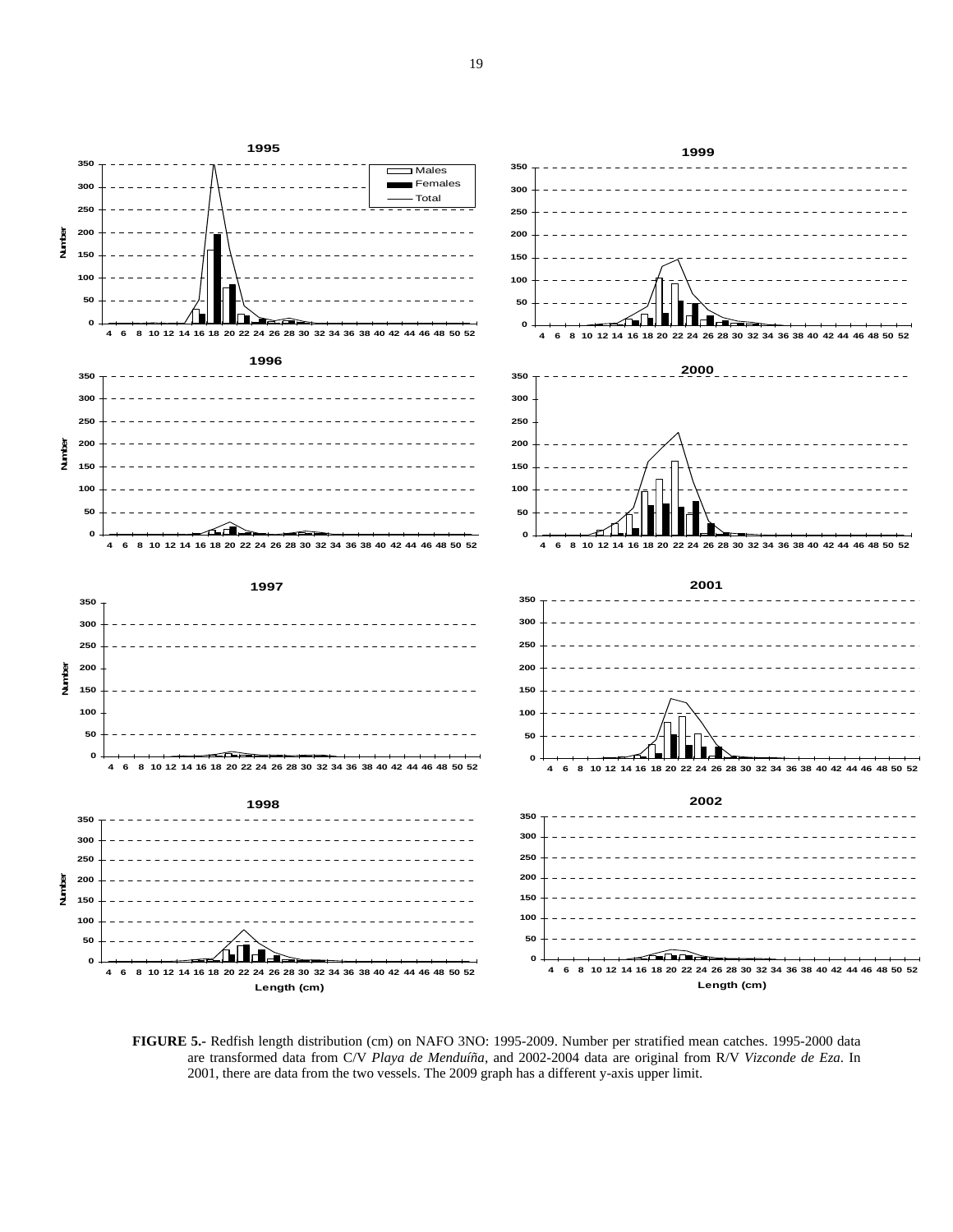

**FIGURE 5 (cont.).-** Redfish length distribution (cm) on NAFO 3NO: 1995-2009. Number per stratified mean catches. 1995- 2000 data are transformed data from C/V *Playa de Menduíña*, and 2002-2004 data are original from R/V *Vizconde de Eza*. In 2001, there are data from the two vessels. The 2009 graph has a different y-axis upper limit.